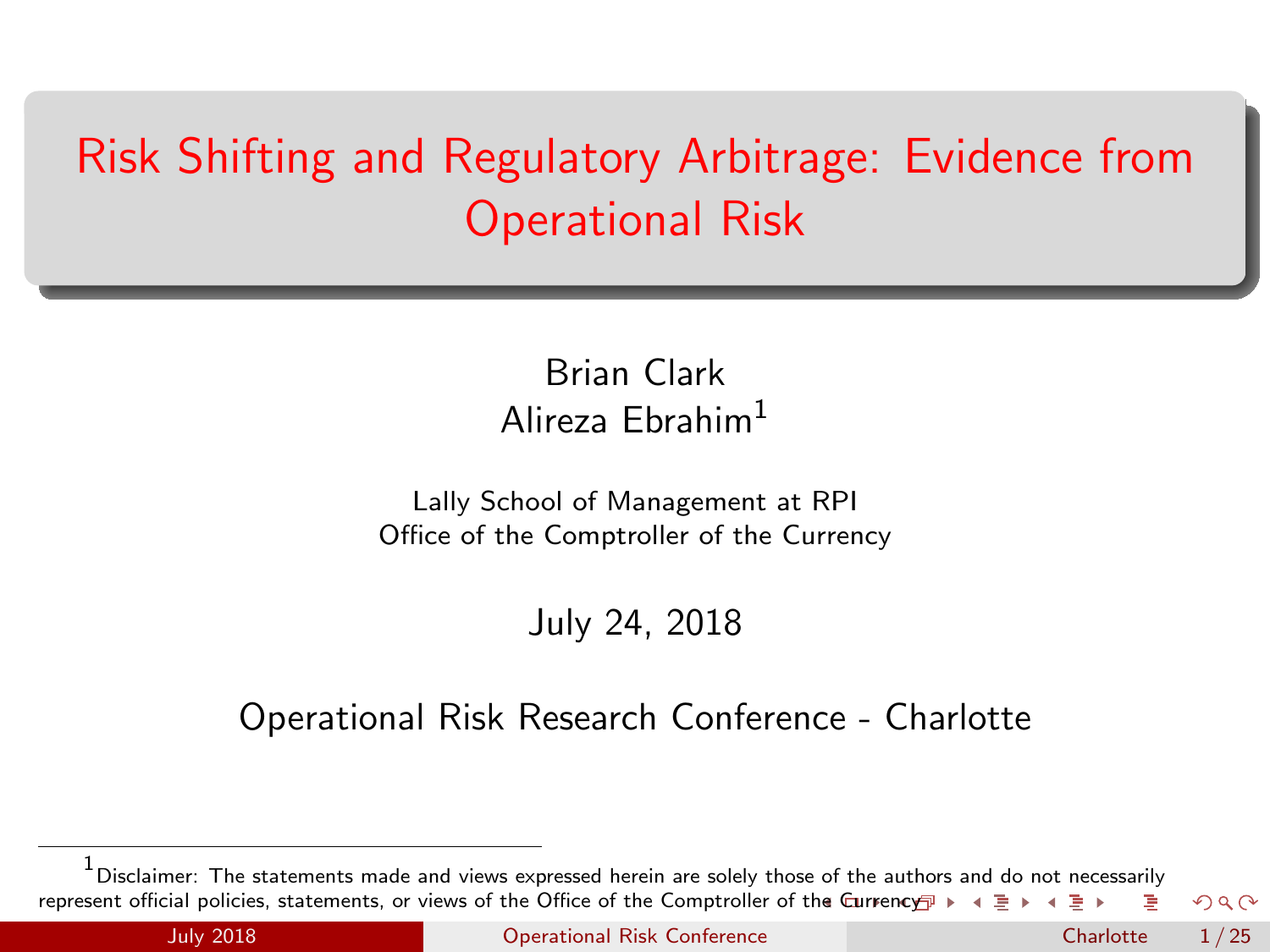#### <span id="page-1-0"></span>**Introduction**

"Given the complexity of today's banking markets and the sophistication of technology that underpins it, it is no surprise that the OCC [Office of the Comptroller of the Currency] deems operational risk to be high and increasing. Indeed, it is currently at the top of the list of safety and soundness issues for the institutions we supervise.

This is an extraordinary thing. Some of our most seasoned supervisors, people with 30 or more years of experience in some cases, tell me that this is the first time they have seen operational risk eclipse credit risk as a safety and soundness challenge. Rising operational risk concerns them, it concerns me, and it should concern you."

-Thomas J. Curry, Comptroller of the Currency (2012)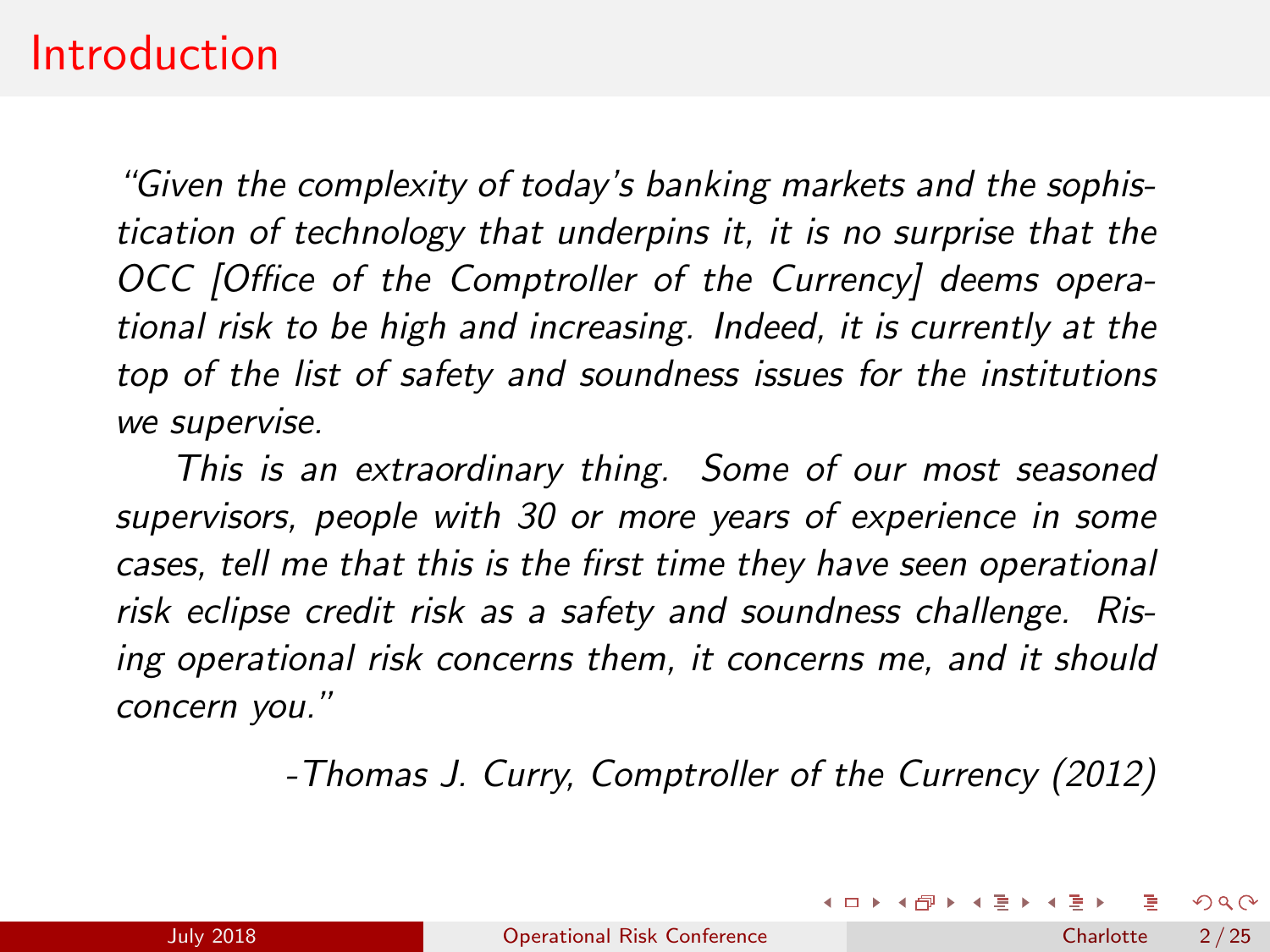## Economic Importance of Operational Risk

- Operational risk is defined as the the risk of a loss due to the failure of people or processes (essentially everything outside of credit and market risk)
	- [the Boston Consulting Group, 2017](#page-23-0) estimates North American and European banks paid \$321 billion in fines since the crisis
	- High-profile losses (LIBOR, mortgage foreclosures, cross-selling, London Whale, etc.) led to monetary and non-monetary losses such as Senate hearings
- Operational losses can have consequences well-beyond the financial sector
	- Lax monitoring and controls led to foreclosure problems that affected borrowers
	- Cross-selling scandal impacted thousands of consumers
	- Operational events such as LIBOR and FX manipulation cases have obvious macro consequences

 $\Omega$ 

イロト イ部 トイモト イモト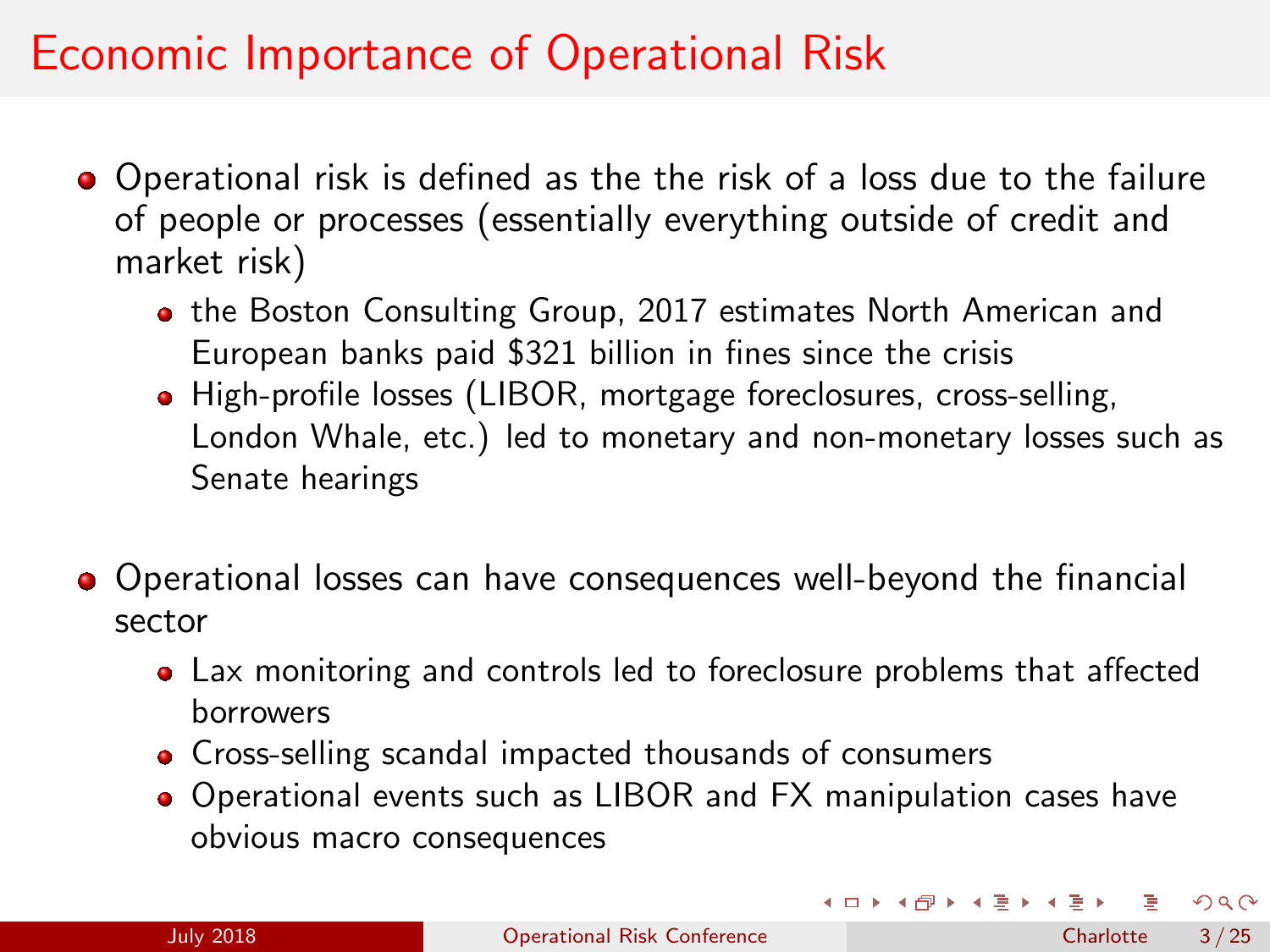## Operational Risk Weighted Assets (as of 2015:Q3)



4 0 8 ٠

٠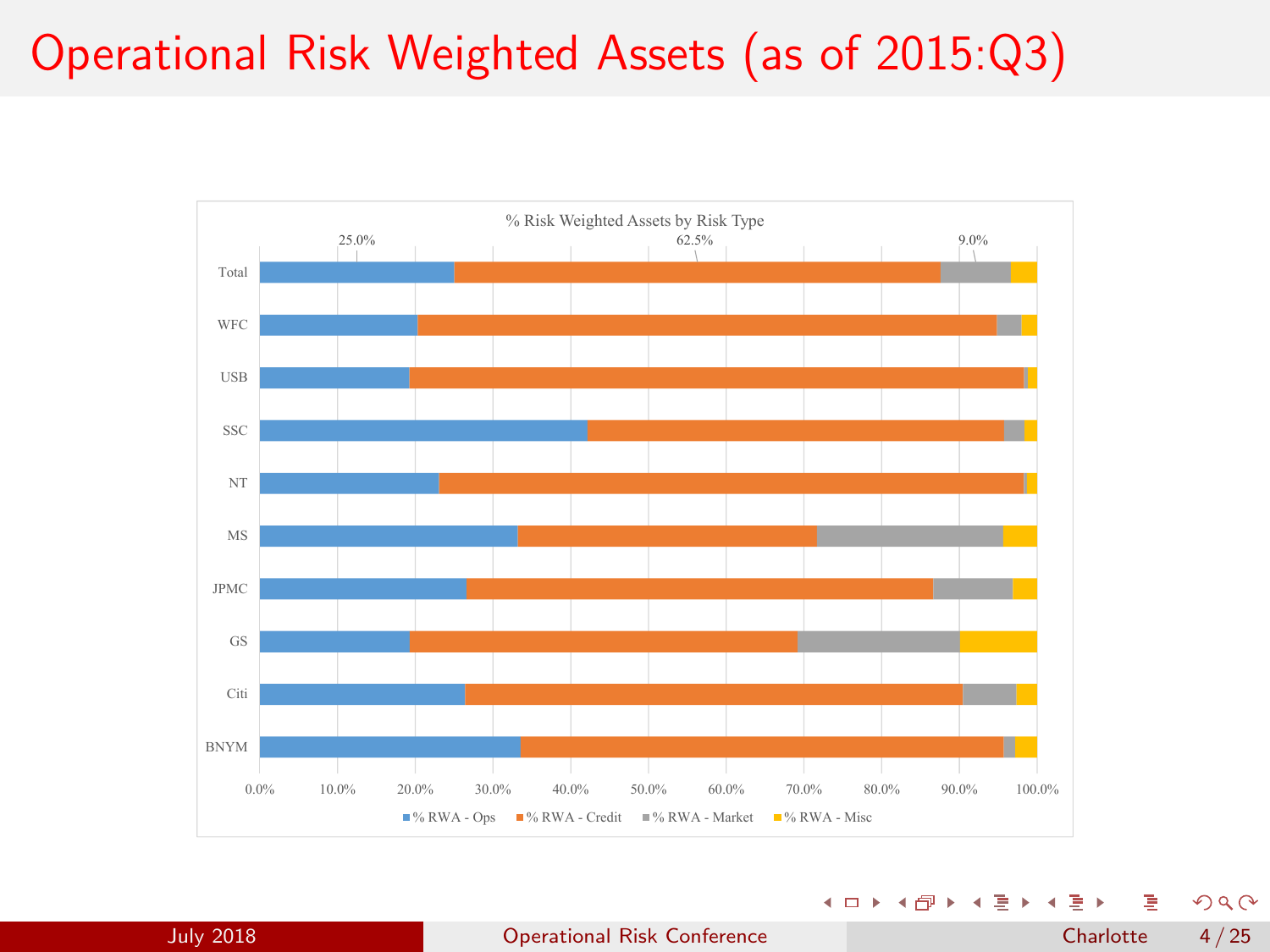## The Rise of Operational Risk

Why would banks take on operational risk exposure that carries a positive probability of such large losses?

- We challenge the view that ops risk management is purely a cost minimization problem
- Posit that banks have profit motives for taking on ops risk
- Therefore, when ops risk is expected to yield a higher return relative to other risk types  $\Rightarrow$  it is rational to increase exposure to ops risk
- This begs two questions:
	- **1** [How] Can banks profit from operational risk?
	- 2 What would make the expected return on ops risk attractive relative to other risks (credit, market, etc.)?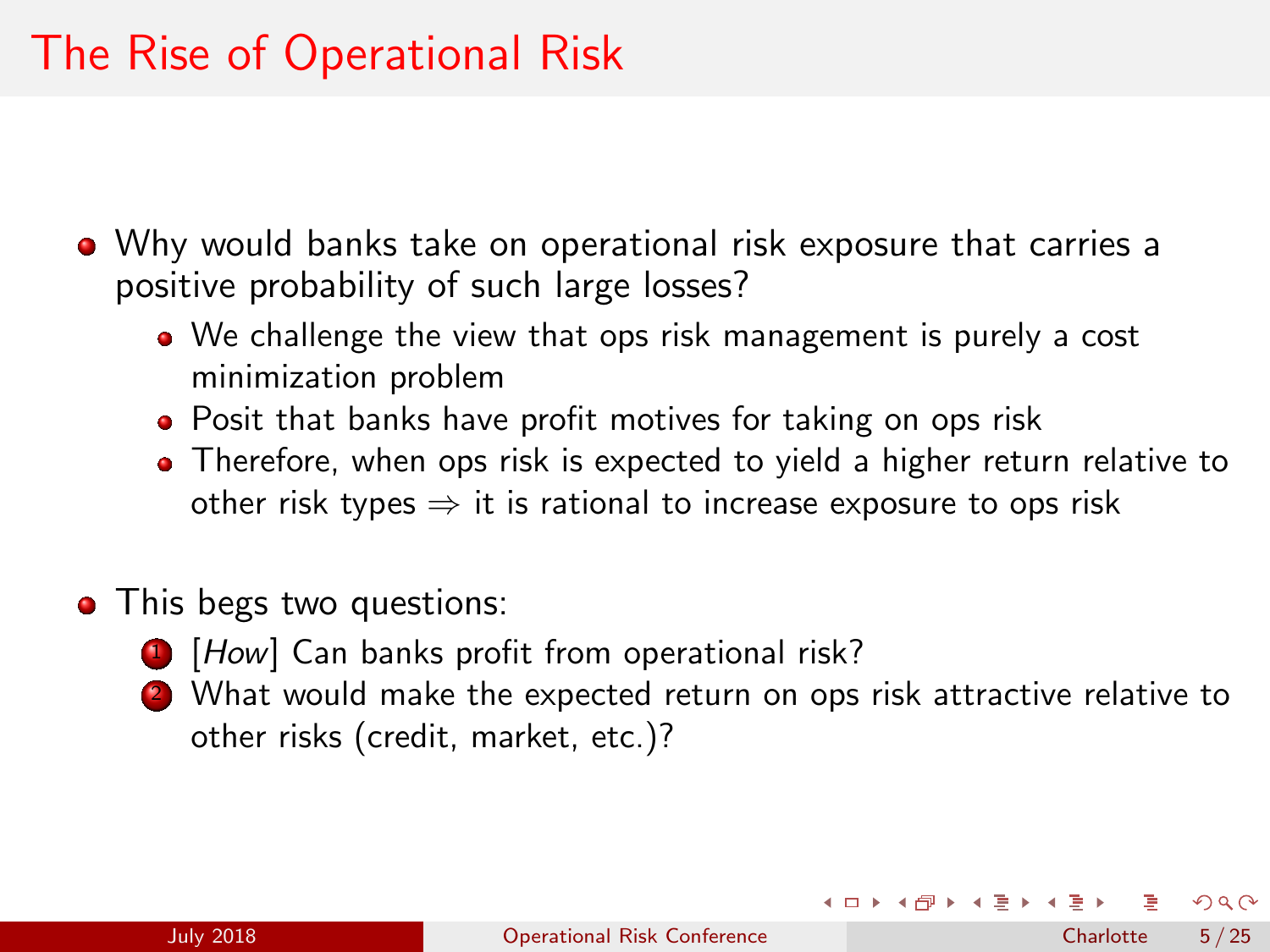## 1. Can Banks Profit from Operational Risk?

- Why might banks increase exposure to ops risk?
	- Managerial incentives: [Chernobai, Jorion, & Yu, 2011](#page-22-0) show that short-term incentives increase ops risk
	- Many operational losses are realized with a lag
- **•** Examples:
	- Failure to maintain proper IT infrastructure
	- Cost cutting on employee monitoring: relaxing controls may lead to agency problems within a bank
	- Model risk: [Basak & Buffa, 2016](#page-22-1) develop a theoretical model whereby banks intentionally take on model risk to save on costly implementation of sound internal models
	- Off-balance sheet exposure: MBS, R&W claims
- $\Rightarrow$  Ops risk management is not purely a cost minimization problem and banks may rationally increase exposure to ops risk to increase profits

 $\Omega$ 

イロト イ押ト イミト イミト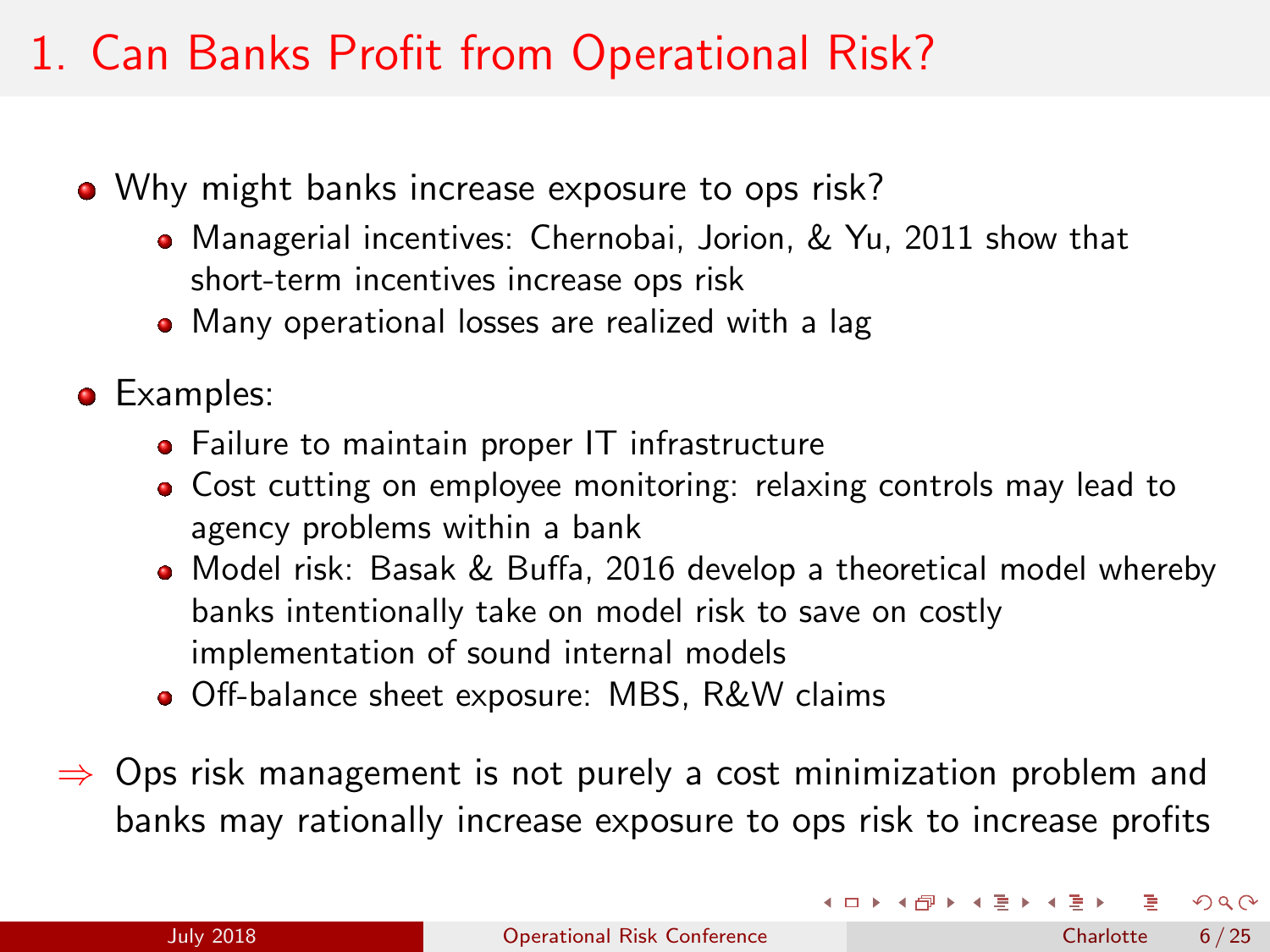# 2. What would make the expected return on ops risk attractive relative to other risks (credit, market, etc.)?

- Under what conditions would ops risk be attractive to banks from a risk vs. return tradeoff standpoint?
- Market friction: regulations
	- Operational risk was largely unregulated prior to Basel II's implementation
	- There was no explicit capital charge required for ops risk in Basel I
	- Thus, if capital charges are costly to banks, it was rational for banks to shift their risk profiles toward ops risk
- **•** This is commonly known as regulatory arbitrage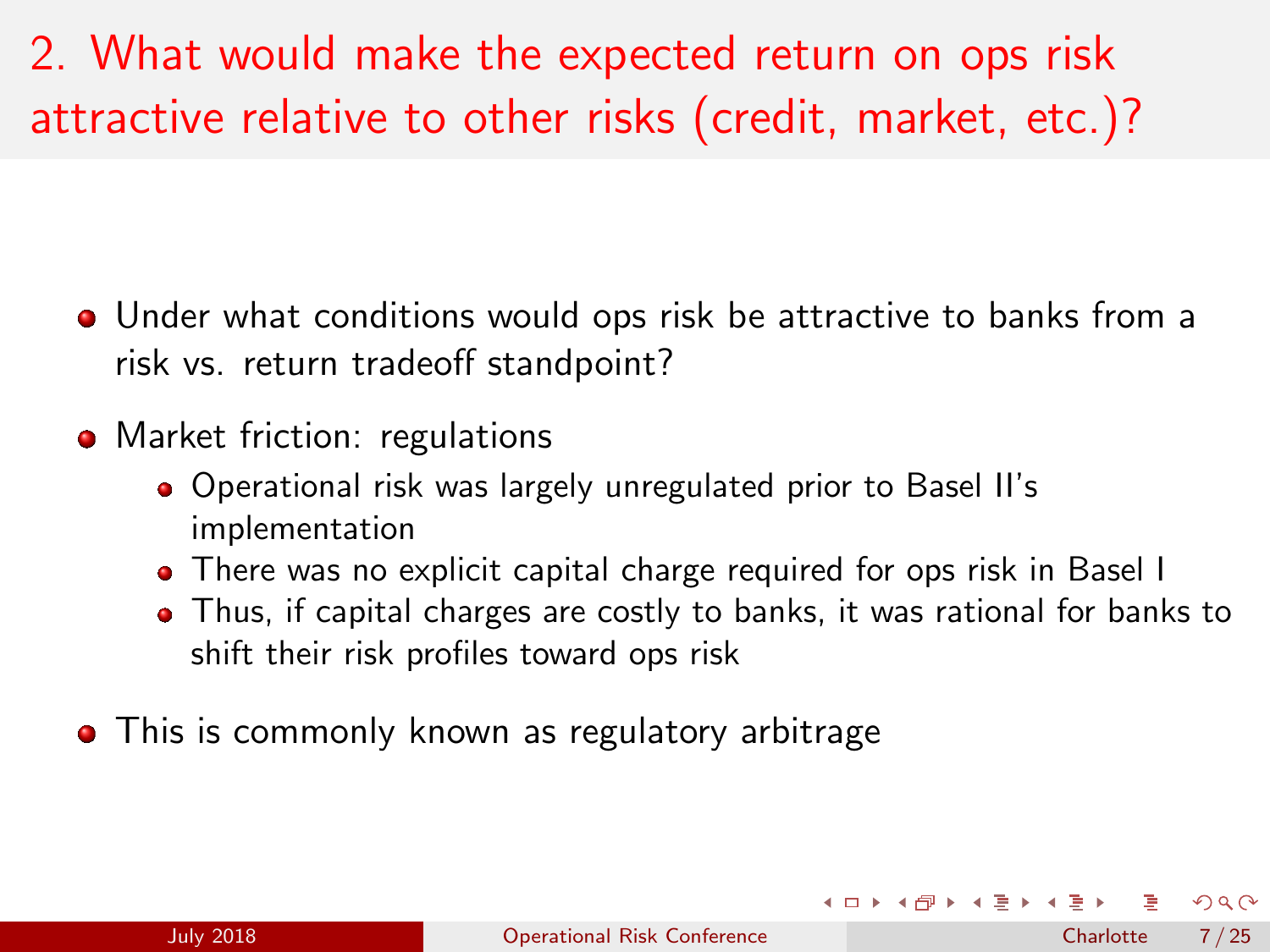## Risk Shifting and Regulatory Arbitrage

- Why did banks take on so much operational risk in the past decade?
	- Risk shifting
	- Regulatory arbitrage
- **•** Evidence of regulatory arbitrage in other areas:
	- Asset-backed commercial paper [\(V. Acharya, Schnabl, & Suarez, 2013\)](#page-22-2)
	- Mortgage backed securities [\(Demyanyk & Loutskina, 2016\)](#page-23-1)
	- Trust-preferred securities [\(Boyson, Fahlenbrach, & Stulz, 2016\)](#page-22-3)
	- Manufacturing tail risk [\(V. V. Acharya, Cooley, & Richardson, 2010\)](#page-22-4)
	- CDS [\(Yorulmazer, 2013\)](#page-23-2)
	- Cross-boarder M&A's [\(Karolyi & Taboada, 2015\)](#page-23-3)
- Main testable hypothesis: Capital constrained banks took on operational risk to shift their risk profiles and engage in regulatory arbitrage.

 $\Omega$ 

イロト イ母 トイミト イミト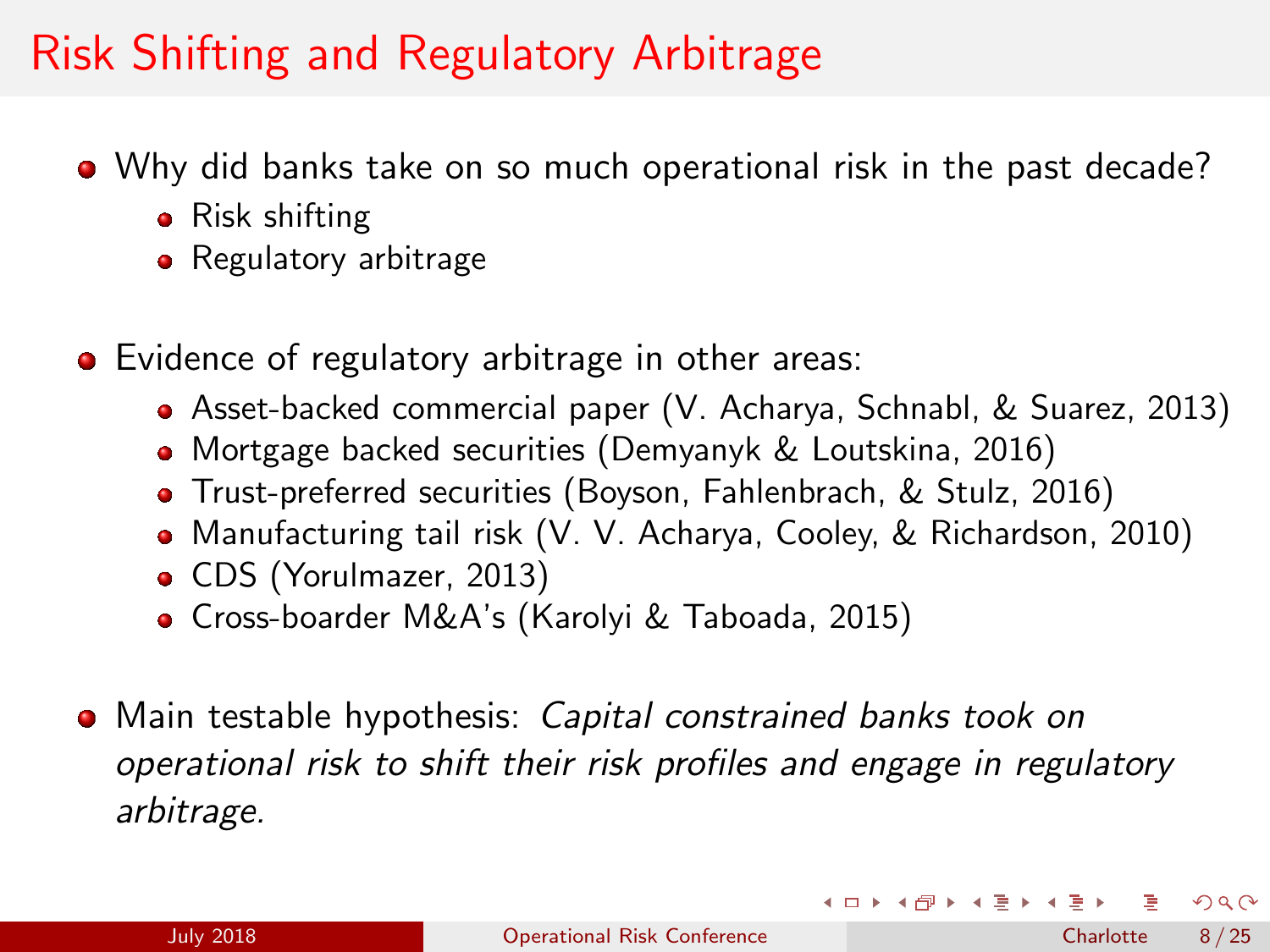- We find that capital constrained banks were more likely to take on operational risk
- We identify our tests using a detailed history loss-level operational losses collected by U.S. banks from 2001–2012
- We exploit the fact that operational risk was unregulated under Basel I so banks could shift their risk profiles and take on risk without capital consequences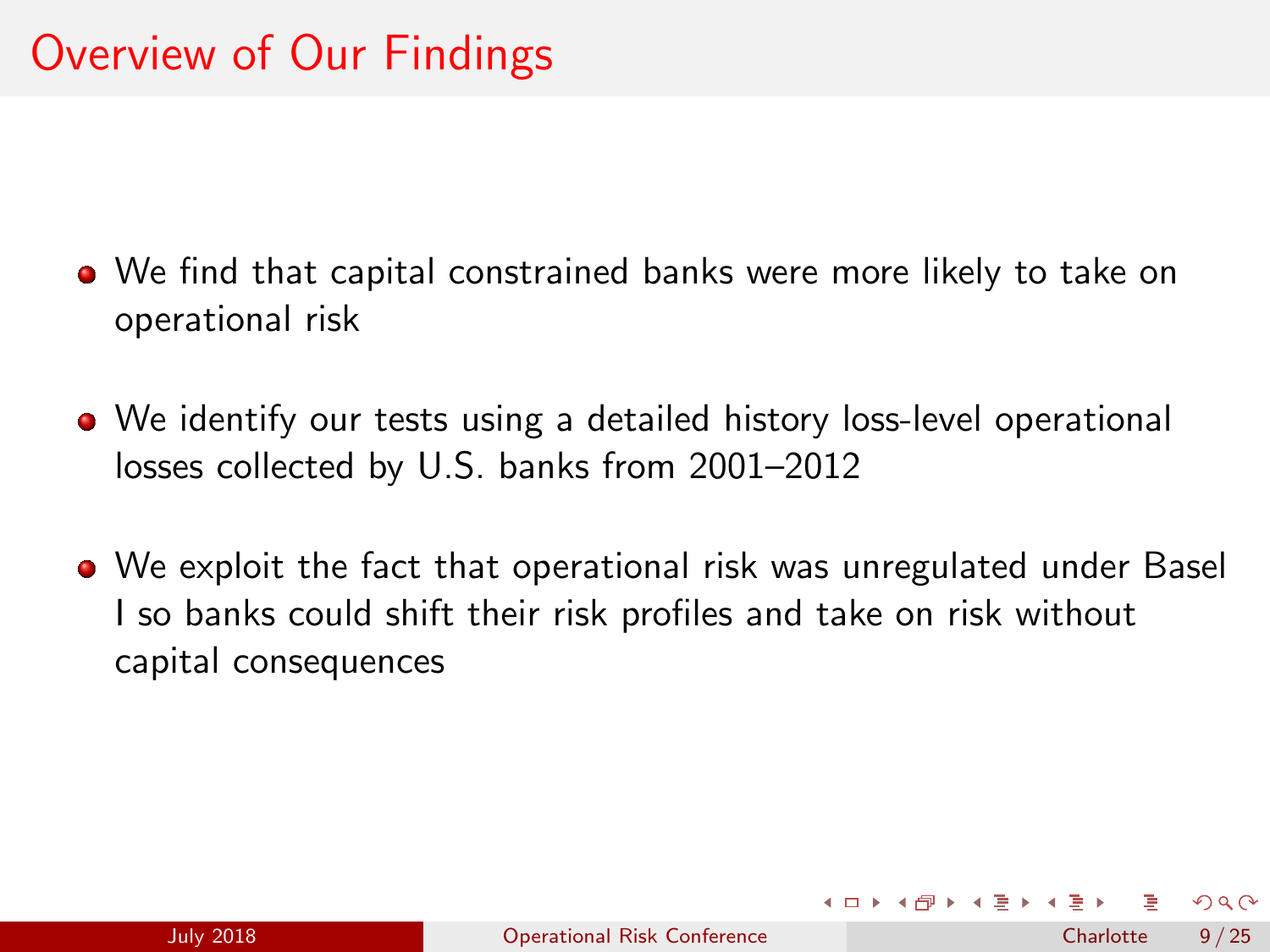#### Data

**•** Federal Reserve's Y-14Q operational loss data

- 19 BHCs complete ops loss databases
- We restrict the analysis to 14 U.S. BHCs
- Unbalanced panel starting in 2001 (main sample spans 2001-2012)
- 498 bank-quarter observations
- $\bullet$  Drop all losses  $<$  \$20,000
- Key features:
	- Losses are reported at the event level
	- Each loss has an occurrence date, discovery date, and accounting date
	- Losses are coded to Basel event types and business lines
- Other data:
	- CRSP/Compustat BHC data
	- **A** Federal Reserve's Y9-C BHC data

 $QQ$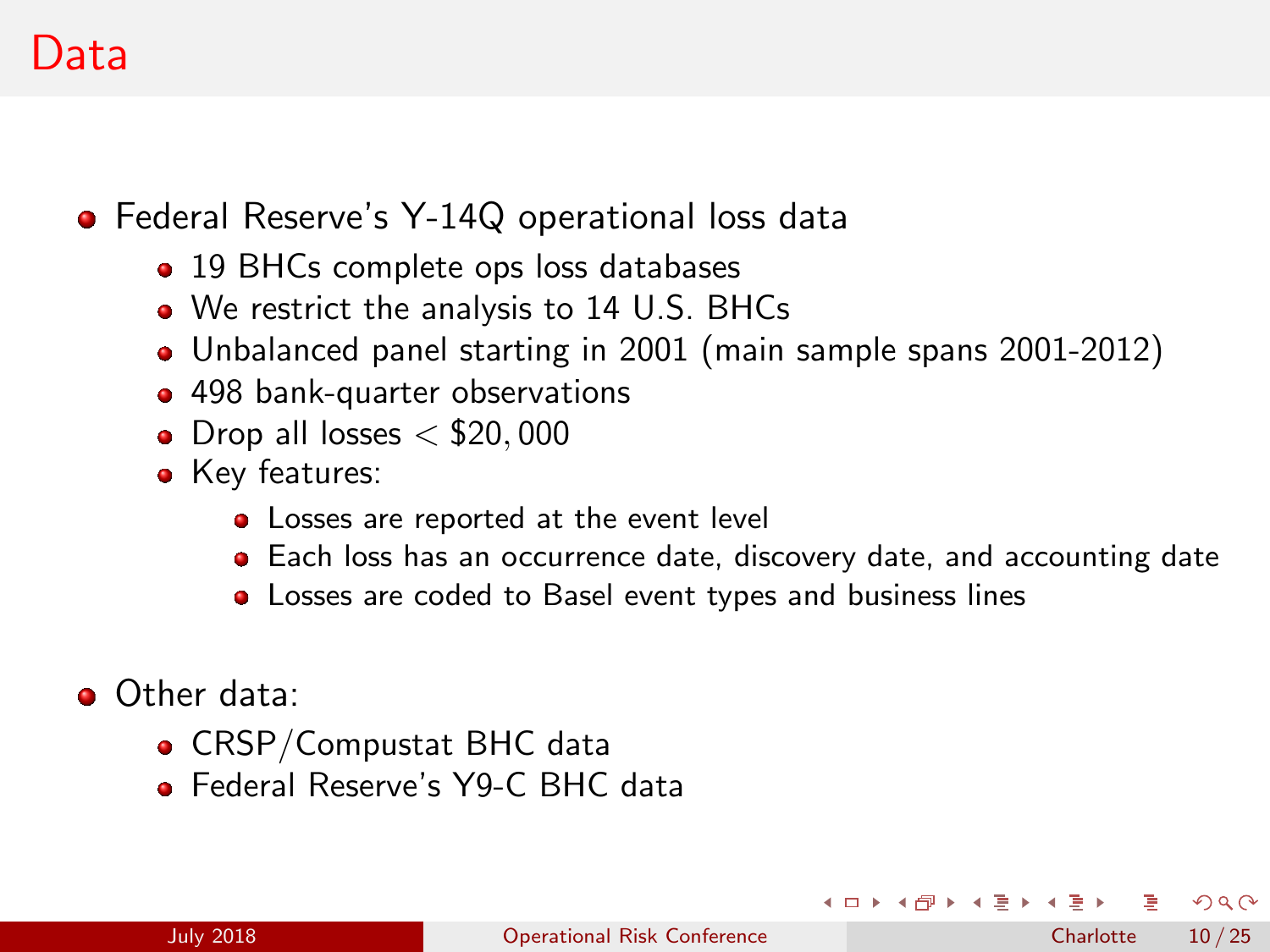## Sample Coverage

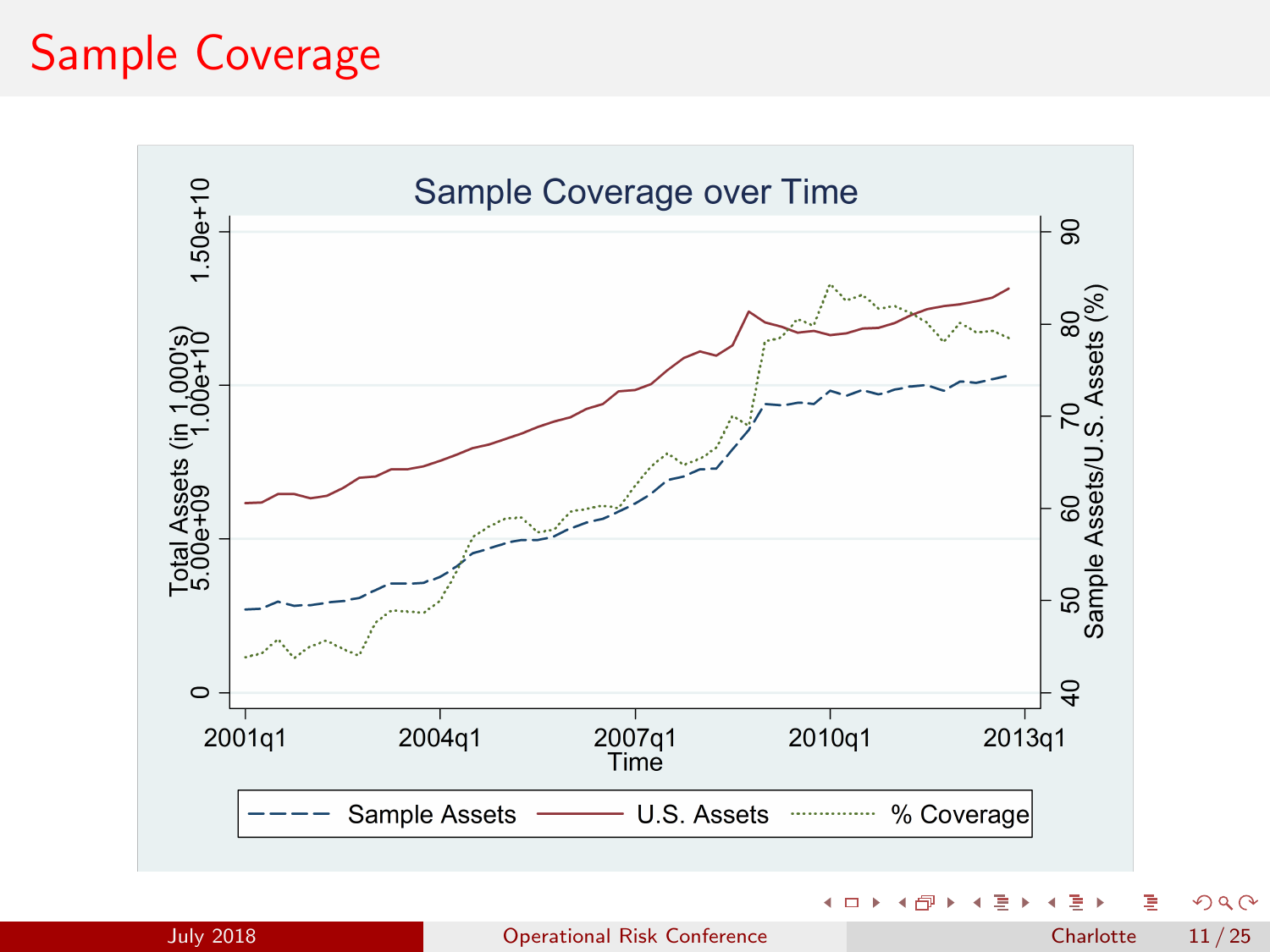#### Operational Loss Data: Dates

| <b>Occurrence Date</b>                                                     |                                                              |                                                                           |  |
|----------------------------------------------------------------------------|--------------------------------------------------------------|---------------------------------------------------------------------------|--|
| The first date to<br>which a bank can<br>trace the<br>operational failure. | <b>Discovery Date</b>                                        | <b>Accounting Date</b>                                                    |  |
|                                                                            | The date where the<br>operational failure<br>was discovered. | The first date<br>where the loss<br>showed up on the<br>income statement. |  |

造

Э×

٠

造り

 $\rightarrow$ 

**K ロ ▶ K 何 ▶**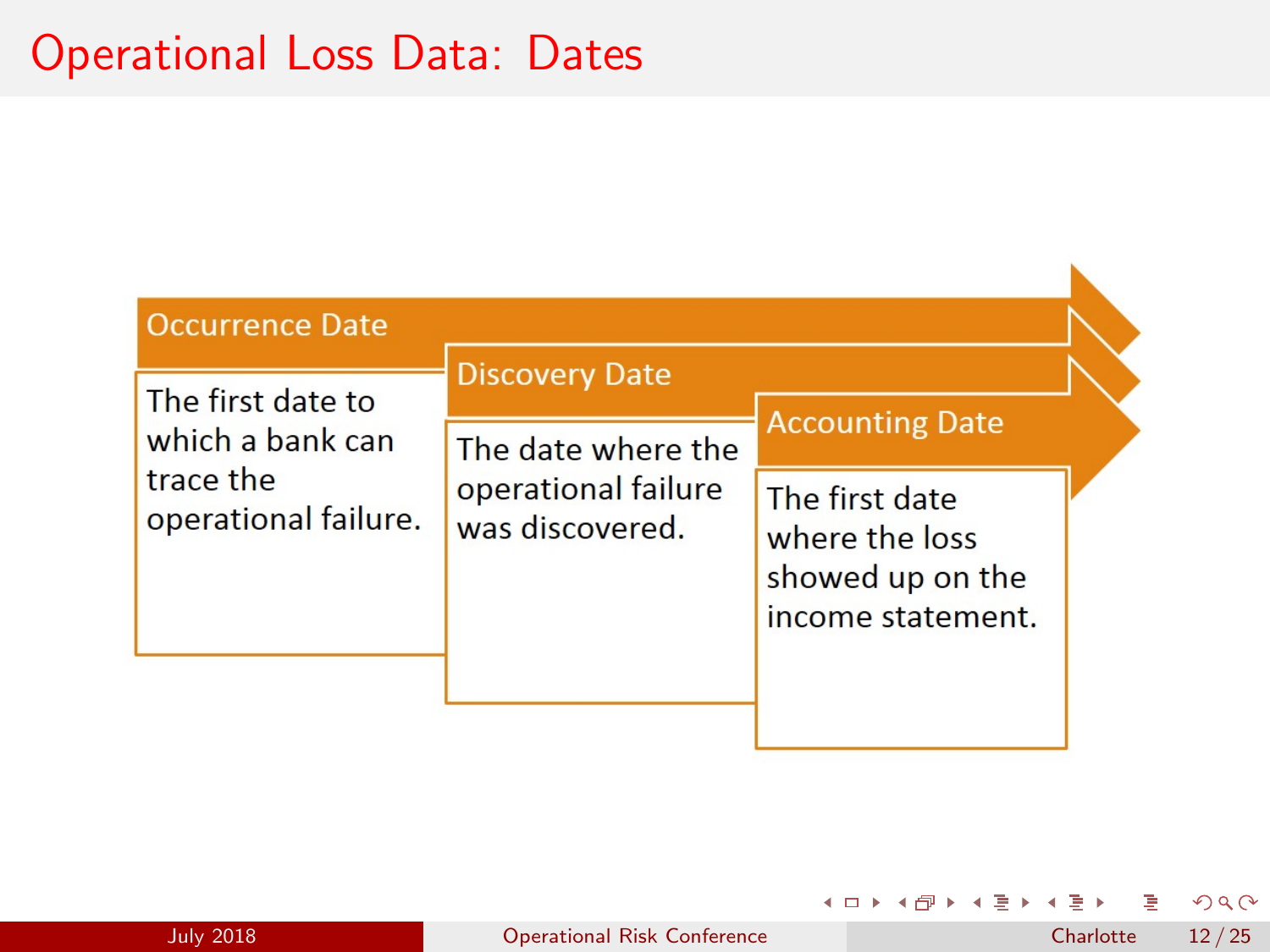## Measuring Ops Risk Exposure

- Spread losses over time from the *occurrence date* to the *discovery* date to better proxy for time-varying ops exposure:
	- **1** OpsExp Eq: Equally weighted operational risk exposure. For this measure, we break up the total loss event amount and allocate it over time such that the total loss amount in each quarter between the loss occurrence and loss discovery date is an equal proportion of total assets while the sum of the quarterly loss amounts is equal to the total loss event amount.
	- 2 OpsExp\_Cum: We refer to the second measure as the cumulative operational risk exposure. It captures the cumulative amount of operational risk outstanding over time and is defined as the cumulative sum of the above measure.

 $\Rightarrow$  The measures assume that ops losses are proportional to overall exposure and the loss occurrence dates are a reasonable proxy for when banks take on ops exposure  $\left\{ \begin{array}{ccc} 1 & 0 & 0 \\ 0 & 1 & 0 \end{array} \right.$   $\left\{ \begin{array}{ccc} 0 & 0 & 0 \\ 0 & 0 & 0 \end{array} \right.$  $QQ$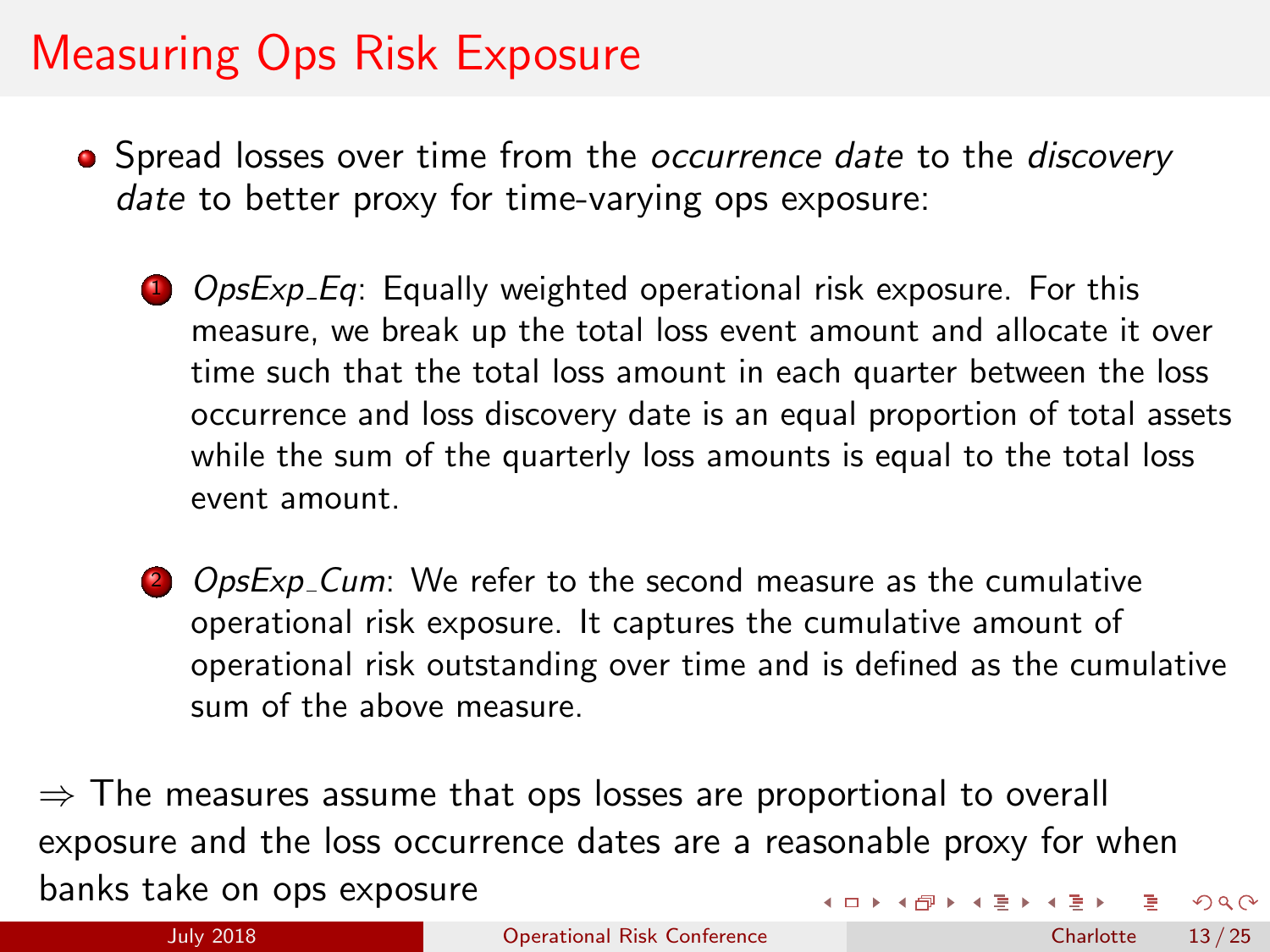## **Hypothesis**

Poorly capitalized banks have an incentive to shift risk to avoid holding capital. Since operational risk was largely unregulated under Basel I, banks took on large amounts of operational risk to avoid capital charges.

**• Hypothesis**: There is a negative relation between capital adequacy and operational risk.

$$
OpsExposure_{it} = \alpha_i + \delta_t + \beta CapitalRatio_{it-1} + \gamma X_{it-1} + \epsilon_{it} \qquad (1)
$$

where *OpsExposure<sub>it</sub>* is the operational loss exposure at bank *i* in the loss occurrence quarter  $t$  and is defined as either  $\textit{ln}\frac{OpsExp\_Eq}{Equity}$  or  $\textit{ln}\frac{OpsExp\_Cum}{Equity};$  $\alpha_i$  are bank fixed–effects;  $\delta_t$  are year fixed–effects; CapitalRatio<sub>it−1</sub> is the capital ratio for BHC *i* at time  $t - 1$ ;  $X_{it-1}$  are a set of control variables; and  $\epsilon_{it}$  is the residual.

 $QQ$ 

イロト イ部 トイミト イミト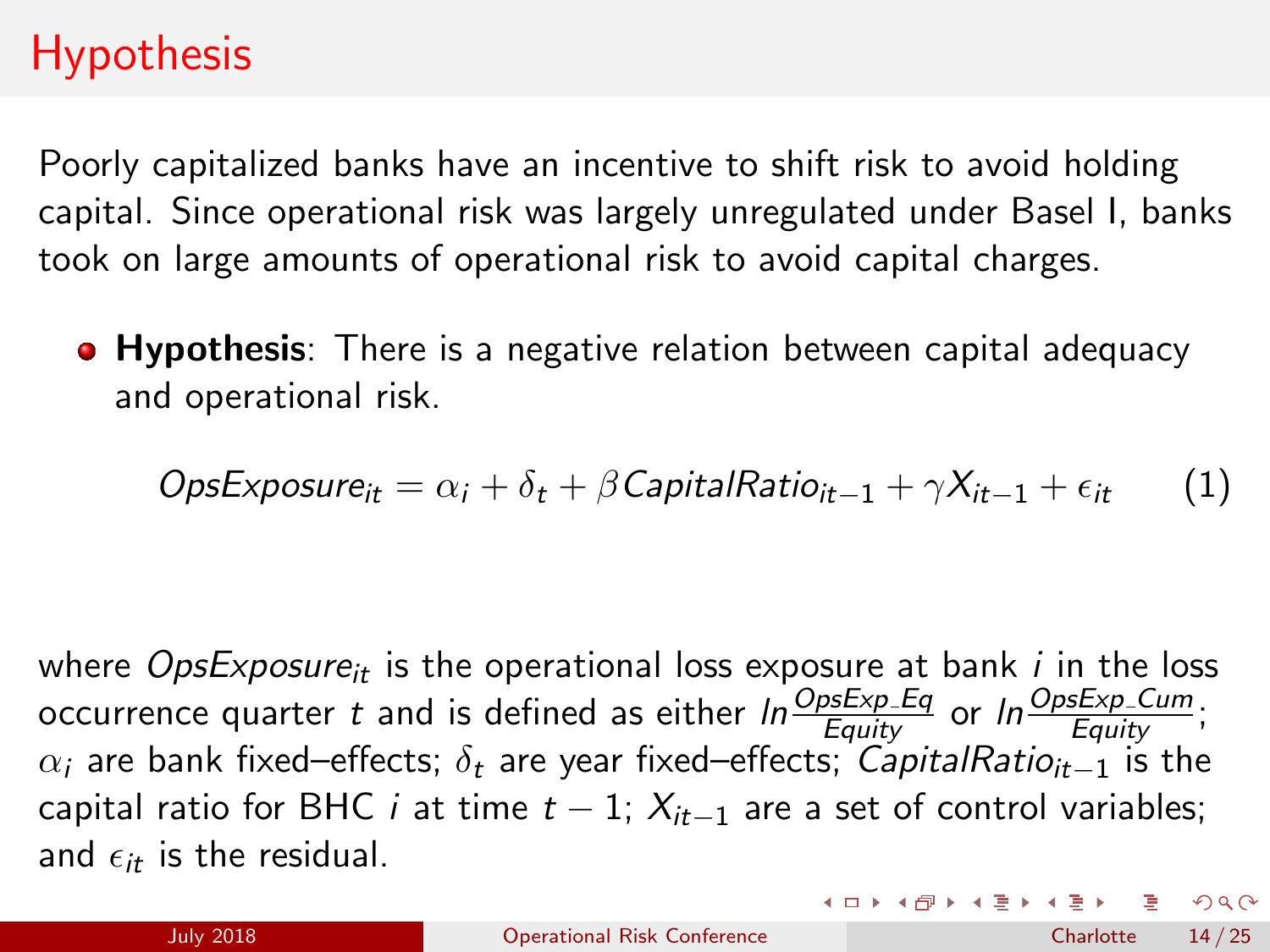#### Operational Loss Amounts by Event Type

| Year  | ΙF   | EF      | <b>EPWS</b> | <b>CPBP</b> | <b>DPA</b> | <b>BDSF</b> | <b>EDPM</b> |
|-------|------|---------|-------------|-------------|------------|-------------|-------------|
| 2001  | 1.0% | 2.7%    | $0.9\%$     | 81.1%       | 13.4%      | 0.1%        | $0.8\%$     |
| 2002  | 0.7% | $2.4\%$ | 0.9%        | 90.1%       | 0.1%       | 0.2%        | 5.6%        |
| 2003  | 0.5% | 1.1%    | 1.5%        | 91.0%       | 0.1%       | 0.1%        | 5.6%        |
| 2004  | 0.5% | 0.8%    | 2.0%        | 90.8%       | 0.2%       | 0.1%        | 5.5%        |
| 2005  | 0.4% | 0.8%    | 1.4%        | 92.1%       | 0.2%       | 0.1%        | 5.1%        |
| 2006  | 0.3% | $0.9\%$ | 1.0%        | 93.1%       | $0.0\%$    | 0.1%        | 4.6%        |
| 2007  | 0.1% | $0.4\%$ | $0.7\%$     | 96.4%       | $0.0\%$    | $0.0\%$     | 2.3%        |
| 2008  | 1.3% | 1.4%    | 2.2%        | 84.7%       | 0.1%       | 0.3%        | 10.1%       |
| 2009  | 0.9% | 2.9%    | 2.8%        | 78.7%       | $0.0\%$    | $0.4\%$     | 14.2%       |
| 2010  | 0.7% | 1.2%    | 1.9%        | 81.6%       | $0.0\%$    | $0.7\%$     | 13.9%       |
| 2011  | 0.7% | 1.3%    | 1.6%        | 84.4%       | 0.1%       | $0.4\%$     | 11.6%       |
| 2012  | 0.8% | 1.1%    | 1.7%        | 76.6%       | $0.4\%$    | 0.6%        | 18.7%       |
| Total | 0.7% | 1.4%    | $1.6\%$     | 86.7%       | 1.2%       | 0.3%        | 8.2%        |

July 2018 [Operational Risk Conference](#page-0-0) Charlotte 15 / 25

≃ ⊾

٠

э

 $\rightarrow \equiv$ 

**K ロ ▶ K 何 ▶**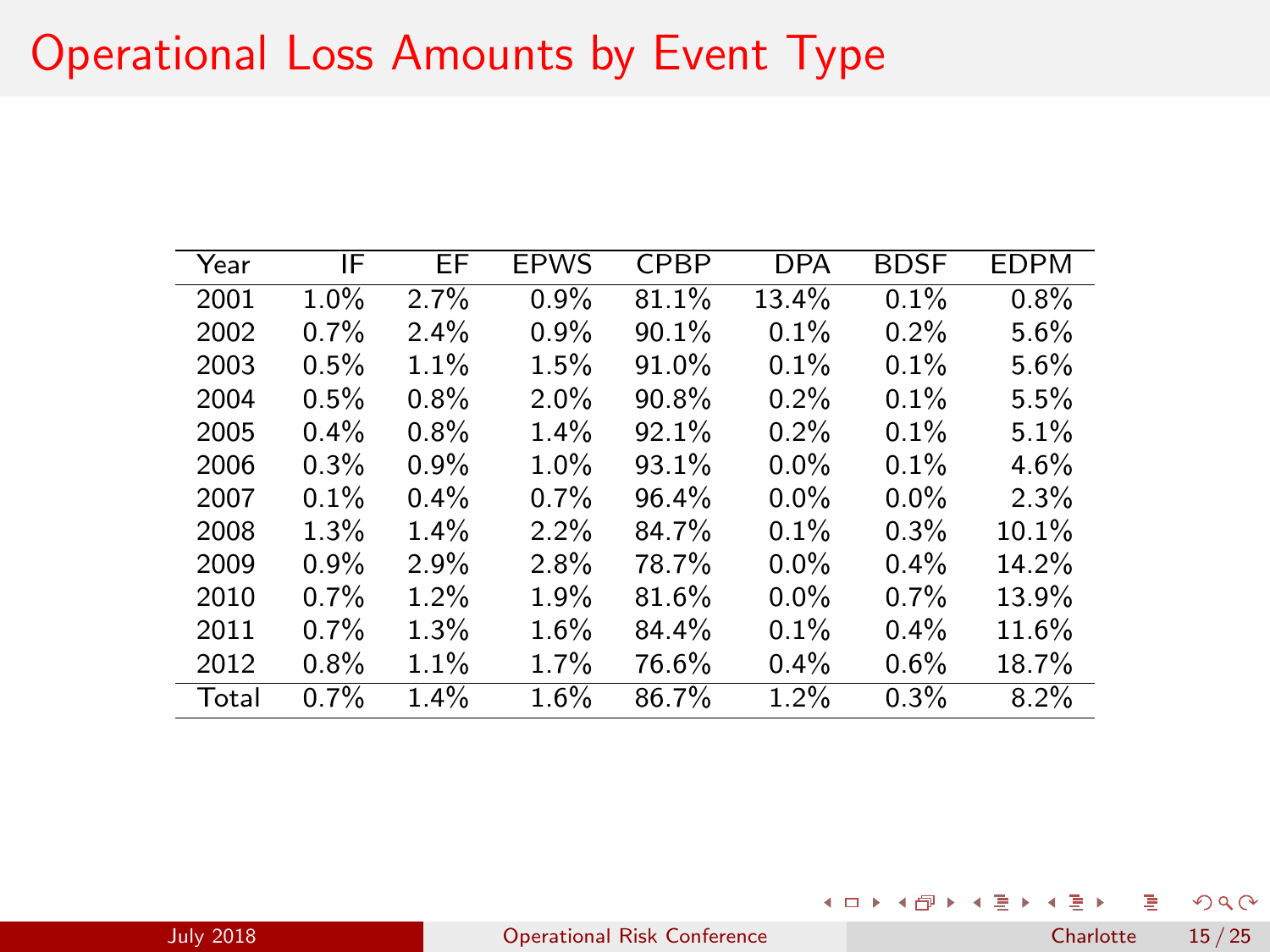## Main Results - Level Regressions

|                    |             | Dependent Variable: In | OpsExp_Cum<br>Equity                |            |            | Dependent Variable: In | OpsExp.Eq<br>Equity |            |
|--------------------|-------------|------------------------|-------------------------------------|------------|------------|------------------------|---------------------|------------|
| Variables          | (1)         | (2)                    | (3)                                 | (4)        | (5)        | (6)                    | (7)                 | (8)        |
| $Leverage_{t-1}$   | $-30.42***$ | $-32.34**$             |                                     |            | $-20.22**$ | $-18.64**$             |                     |            |
|                    | $(-3.129)$  | $(-2.902)$             |                                     |            | $(-2.750)$ | $(-2.535)$             |                     |            |
| $Tier1Ratiot-1$    |             |                        | $-13.34*$                           | $-18.92**$ |            |                        | $-15.72**$          | $-16.75**$ |
|                    |             |                        | $(-1.805)$                          | $(-2.278)$ |            |                        | $(-2.935)$          | $(-2.318)$ |
| $Size_{t-1}$       | $0.96*$     | 0.66                   | 0.83                                | 0.53       | 0.50       | 0.88                   | 0.52                | 0.72       |
|                    | (2.090)     | (0.570)                | (1.391)                             | (0.412)    | (1.306)    | (1.246)                | (1.051)             | (0.915)    |
| $ROA_{t-1}$        | $-0.00$     | $-0.02$                | $-0.04$                             | $-0.02$    | 0.00       | $-0.02$                | $-0.03$             | $-0.02$    |
|                    | $(-0.060)$  | $(-0.304)$             | $(-0.586)$                          | $(-0.371)$ | (0.032)    | $(-0.416)$             | $(-0.722)$          | $(-0.502)$ |
| $LoanShare_{t-1}$  | 0.70        | 0.85                   | 0.59                                | 0.67       | 0.64       | 0.49                   | 0.32                | 0.26       |
|                    | (1.137)     | (1.190)                | (0.940)                             | (0.933)    | (1.458)    | (0.947)                | (0.662)             | (0.553)    |
| $STDebt_{t-1}$     | $-0.13$     | $-0.18$                | $-0.04$                             | $-0.03$    | 0.01       | $-0.10$                | $-0.07$             | $-0.07$    |
|                    | $(-0.309)$  | $(-0.423)$             | $(-0.100)$                          | $(-0.077)$ | (0.059)    | $(-0.390)$             | $(-0.253)$          | $(-0.259)$ |
| DepositShare $t-1$ | 0.00        | 0.02                   | 0.06                                | 0.10       | $-0.07$    | $-0.03$                | $-0.03$             | $-0.00$    |
|                    | (0.039)     | (0.233)                | (0.779)                             | (0.771)    | $(-0.596)$ | $(-0.259)$             | $(-0.414)$          | $(-0.018)$ |
| $GDP_{t-1}$        | 0.03        | 0.04                   | 0.00                                | 0.03       | $-0.02$    | $-0.01$                | $-0.04$             | $-0.01$    |
|                    | (0.336)     | (0.782)                | (0.045)                             | (0.610)    | $(-0.289)$ | $(-0.225)$             | $(-0.592)$          | $(-0.227)$ |
| Constant           | $-2.81**$   | $-4.64*$               | $-4.32***$                          | $-4.92*$   | $-5.77***$ | $-5.80***$             | $-5.81***$          | $-5.53***$ |
|                    | $(-2.491)$  | $(-1.790)$             | $(-3.274)$                          | $(-1.778)$ | $(-5.710)$ | $(-3.179)$             | $(-4.622)$          | $(-3.299)$ |
| Constant           | $-2.86*$    | $-4.18$                | $-4.45**$                           | $-4.90*$   | $-5.52***$ | $-5.11**$              | $-5.30***$          | $-4.81***$ |
|                    | $(-1.944)$  | $(-1.694)$             | $(-2.999)$                          | $(-1.907)$ | $(-4.430)$ | $(-2.785)$             | $(-3.614)$          | $(-3.124)$ |
| Observations       | 449         | 449                    | 449                                 | 449        | 449        | 449                    | 449                 | 449        |
| R-squared          | 0.578       | 0.588                  | 0.550                               | 0.563      | 0.494      | 0.504                  | 0.487               | 0.499      |
| Year FE            | No          | Yes                    | No                                  | Yes        | No         | Yes                    | No                  | Yes        |
| CEO Pay            | Yes         | Yes                    | Yes                                 | Yes        | Yes        | Yes                    | Yes                 | Yes        |
|                    |             |                        | $*** - 20.01$ ** $-20.05$ * $-20.1$ |            |            |                        |                     |            |

 $p<0.01$ , \*\*  $p<0.05$ , \*  $p<0.1$ 

活 メロトメ 倒 トメ ミトメ ミト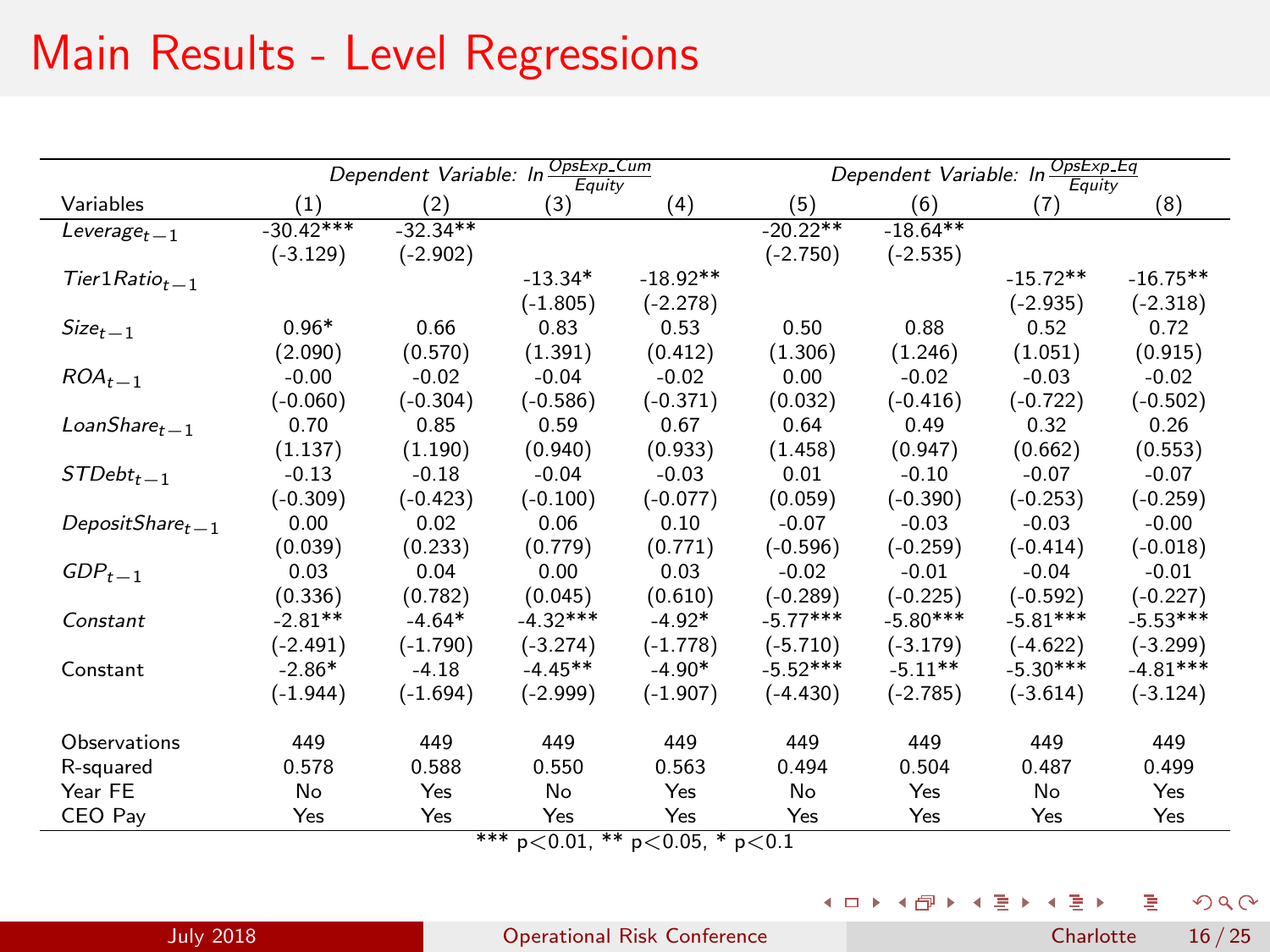#### Economic Significance



造 July 2018 [Operational Risk Conference](#page-0-0) Charlotte 17 / 25

 $298$ 

경비 제공 H

**4 日 ト 4 何 ト 4**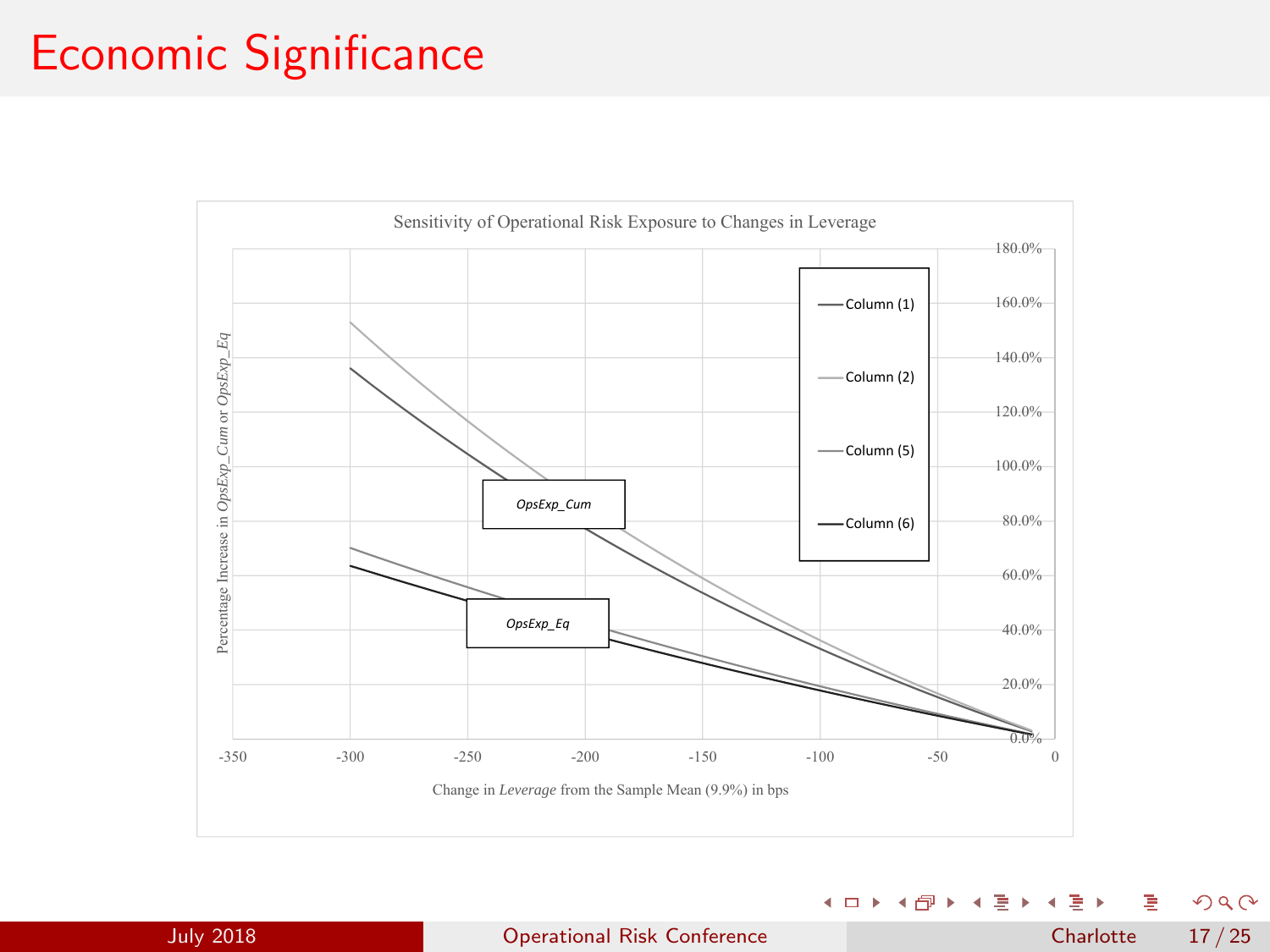## Main Results - Change Regressions

| $\frac{OpsExp_Cum}{X}$<br>$\frac{OpsExp\_Eq}{X}$<br>(2)<br>(5)<br>(6)<br>Variables<br>(1)<br>(3)<br>(4)<br>(7)<br>(8)<br>$-22.81***$<br>$-28.36***$<br>$-19.47**$<br>$-13.93*$<br>$\overline{\Delta}$ Leverage<br>$(-1.918)$<br>$(-3.244)$<br>$(-2.251)$<br>$(-3.151)$<br>Tier1 Ratio<br>$-6.70$<br>$-2.98$<br>$-5.18$<br>$-1.47$<br>Δ<br>$(-0.799)$<br>$(-0.371)$<br>$(-0.488)$<br>$(-0.143)$<br>$\triangle$ Size<br>$-0.05$<br>$-0.03$<br>$-0.04$<br>$-0.02$<br>0.01<br>0.03<br>$-0.00$<br>0.02<br>$(-0.914)$<br>$(-0.537)$<br>$(-0.640)$<br>$(-0.357)$<br>$(-0.026)$<br>(0.218)<br>(0.326)<br>(0.117)<br>$0.05*$<br>0.03<br>$0.06*$<br>$0.06*$<br>$\triangle$ ROA<br>0.04<br>0.03<br>0.04<br>0.04<br>(1.723)<br>(0.760)<br>(1.071)<br>(1.929)<br>(0.908)<br>(1.826)<br>(2.015)<br>(1.171)<br>$\Delta$ LoanShare<br>$-0.02$<br>$-0.01$<br>$-0.02$<br>$-0.01$<br>$-0.02$<br>$-0.03$<br>$-0.02$<br>$-0.02$<br>$(-0.384)$<br>$(-0.646)$<br>$(-0.293)$<br>$(-0.512)$<br>$(-0.510)$<br>$(-0.710)$<br>$(-0.286)$<br>$(-0.447)$ |
|----------------------------------------------------------------------------------------------------------------------------------------------------------------------------------------------------------------------------------------------------------------------------------------------------------------------------------------------------------------------------------------------------------------------------------------------------------------------------------------------------------------------------------------------------------------------------------------------------------------------------------------------------------------------------------------------------------------------------------------------------------------------------------------------------------------------------------------------------------------------------------------------------------------------------------------------------------------------------------------------------------------------------|
|                                                                                                                                                                                                                                                                                                                                                                                                                                                                                                                                                                                                                                                                                                                                                                                                                                                                                                                                                                                                                            |
|                                                                                                                                                                                                                                                                                                                                                                                                                                                                                                                                                                                                                                                                                                                                                                                                                                                                                                                                                                                                                            |
|                                                                                                                                                                                                                                                                                                                                                                                                                                                                                                                                                                                                                                                                                                                                                                                                                                                                                                                                                                                                                            |
|                                                                                                                                                                                                                                                                                                                                                                                                                                                                                                                                                                                                                                                                                                                                                                                                                                                                                                                                                                                                                            |
|                                                                                                                                                                                                                                                                                                                                                                                                                                                                                                                                                                                                                                                                                                                                                                                                                                                                                                                                                                                                                            |
|                                                                                                                                                                                                                                                                                                                                                                                                                                                                                                                                                                                                                                                                                                                                                                                                                                                                                                                                                                                                                            |
|                                                                                                                                                                                                                                                                                                                                                                                                                                                                                                                                                                                                                                                                                                                                                                                                                                                                                                                                                                                                                            |
|                                                                                                                                                                                                                                                                                                                                                                                                                                                                                                                                                                                                                                                                                                                                                                                                                                                                                                                                                                                                                            |
|                                                                                                                                                                                                                                                                                                                                                                                                                                                                                                                                                                                                                                                                                                                                                                                                                                                                                                                                                                                                                            |
|                                                                                                                                                                                                                                                                                                                                                                                                                                                                                                                                                                                                                                                                                                                                                                                                                                                                                                                                                                                                                            |
|                                                                                                                                                                                                                                                                                                                                                                                                                                                                                                                                                                                                                                                                                                                                                                                                                                                                                                                                                                                                                            |
| $\triangle$ STDebt<br>0.00<br>$-0.04$<br>$-0.04$<br>$-0.01$<br>$-0.06$<br>$-0.06$<br>$-0.00$<br>$-0.02$                                                                                                                                                                                                                                                                                                                                                                                                                                                                                                                                                                                                                                                                                                                                                                                                                                                                                                                    |
| $(-0.741)$<br>$(-0.700)$<br>(0.055)<br>$(-0.213)$<br>$(-0.889)$<br>$(-0.862)$<br>$(-0.078)$<br>$(-0.290)$                                                                                                                                                                                                                                                                                                                                                                                                                                                                                                                                                                                                                                                                                                                                                                                                                                                                                                                  |
| $0.07*$<br>$0.07*$<br>$0.09*$<br>$0.09*$<br>0.04<br>0.05<br>0.06<br>0.06<br>$\Delta$ DepositShare                                                                                                                                                                                                                                                                                                                                                                                                                                                                                                                                                                                                                                                                                                                                                                                                                                                                                                                          |
| (1.555)<br>(1.610)<br>(1.516)<br>(1.515)<br>(1.822)<br>(1.832)<br>(2.132)<br>(2.085)                                                                                                                                                                                                                                                                                                                                                                                                                                                                                                                                                                                                                                                                                                                                                                                                                                                                                                                                       |
| 0.03<br>0.03<br>$\triangle$ GDP<br>0.03<br>0.02<br>0.02<br>0.02<br>0.04<br>0.03                                                                                                                                                                                                                                                                                                                                                                                                                                                                                                                                                                                                                                                                                                                                                                                                                                                                                                                                            |
| (0.361)<br>(0.315)<br>(0.290)<br>(0.359)<br>(0.307)<br>(0.404)<br>(0.386)<br>(0.366)                                                                                                                                                                                                                                                                                                                                                                                                                                                                                                                                                                                                                                                                                                                                                                                                                                                                                                                                       |
| $0.57***$<br>$0.50***$<br>$0.49***$<br>$0.54***$<br>0.20<br>$0.30**$<br>$0.26*$<br>0.19<br>Constant                                                                                                                                                                                                                                                                                                                                                                                                                                                                                                                                                                                                                                                                                                                                                                                                                                                                                                                        |
| (4.897)<br>(4.959)<br>(4.320)<br>(5.757)<br>(1.446)<br>(1.267)<br>(2.206)<br>(1.817)                                                                                                                                                                                                                                                                                                                                                                                                                                                                                                                                                                                                                                                                                                                                                                                                                                                                                                                                       |
| Observations<br>444<br>444<br>444<br>444<br>444<br>444<br>444<br>444                                                                                                                                                                                                                                                                                                                                                                                                                                                                                                                                                                                                                                                                                                                                                                                                                                                                                                                                                       |
| 0.074<br>0.072<br>0.059<br>0.055<br>0.052<br>0.060<br>0.048<br>0.049<br>R-squared                                                                                                                                                                                                                                                                                                                                                                                                                                                                                                                                                                                                                                                                                                                                                                                                                                                                                                                                          |
| <b>FTE</b><br><b>FTE</b><br><b>FTE</b><br><b>FTE</b><br>Scaling Variable (X)<br>Equity<br>Equity<br>Equity<br>Equity                                                                                                                                                                                                                                                                                                                                                                                                                                                                                                                                                                                                                                                                                                                                                                                                                                                                                                       |
| Yes<br>Yes<br>Yes<br>CEO Pay<br>Yes<br>Yes<br>Yes<br>Yes<br>Yes                                                                                                                                                                                                                                                                                                                                                                                                                                                                                                                                                                                                                                                                                                                                                                                                                                                                                                                                                            |

\*\*\* p<0.01, \*\* p<0.05, \* p<0.1

活  $298$ メロトメ 倒 トメ ミトメ ミト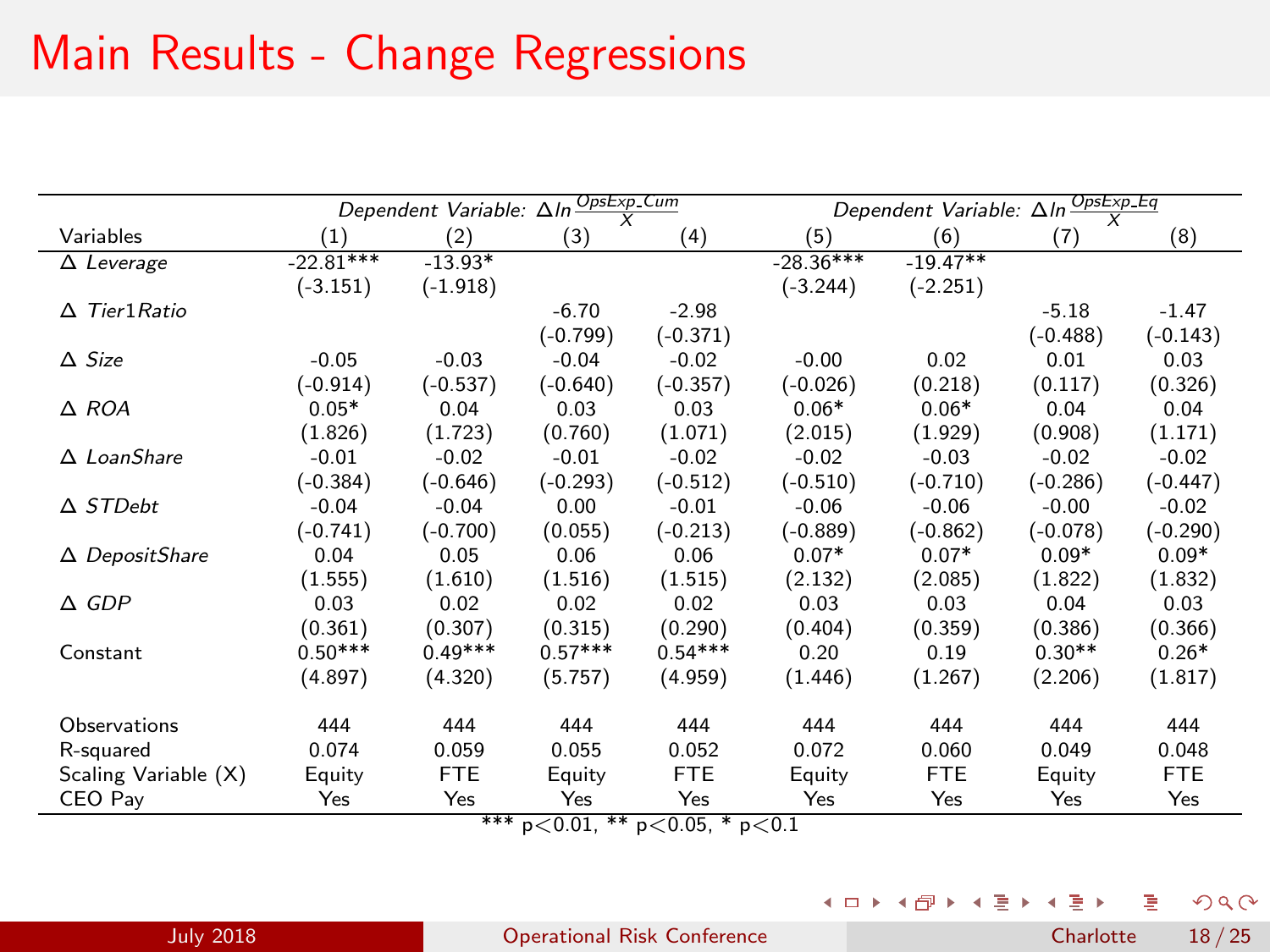# Ops Risk Exposure and Leverage by Quartile of Regulatory Capital

|                                      | Dependent Variable: ΔIn- | OpsExp_Cum                  | Dependent Variable: Aln- | OpsExp <sub>-Eq</sub> |
|--------------------------------------|--------------------------|-----------------------------|--------------------------|-----------------------|
| Variables                            | (1)                      | (2)                         | (3)                      | $^{(4)}$              |
| $\Delta$ LeverageXRC <sub>1</sub>    | $-41.22***$              | $-29.18**$                  | $-49.44***$              | $-37.40***$           |
|                                      | $(-4.243)$               | $(-2.628)$                  | $(-4.519)$               | $(-3.123)$            |
| $\Delta$ LeverageXRC <sub>2</sub>    | $-54.00***$              | $-47.19***$                 | $-66.37***$              | $-59.56***$           |
|                                      | $(-5.992)$               | $(-4.726)$                  | $(-5.832)$               | $(-4.809)$            |
| $\triangle$ LeverageXRC <sub>3</sub> | $-0.00855$               | 9.263                       | $-2.579$                 | 6.693                 |
|                                      | $(-0.00115)$             | (1.240)                     | $(-0.299)$               | (0.765)               |
| $\triangle$ LeverageXRC <sub>4</sub> | $-14.32$                 | $-8.854$                    | $-16.74$                 | $-11.27$              |
|                                      | $(-1.322)$               | $(-0.897)$                  | $(-0.986)$               | $(-0.684)$            |
| RC <sub>1</sub>                      | $0.467***$               | $0.456***$                  | 0.202                    | 0.191                 |
|                                      | (4.664)                  | (4.371)                     | (1.252)                  | (1.151)               |
| RC <sub>2</sub>                      | $0.559***$               | $0.549***$                  | 0.251                    | 0.241                 |
|                                      | (4.489)                  | (4.237)                     | (1.352)                  | (1.263)               |
| RC <sub>3</sub>                      | 0.355                    | 0.355                       | $-0.0151$                | $-0.0153$             |
|                                      | (1.765)                  | (1.709)                     | $(-0.0528)$              | $(-0.0526)$           |
| RC <sub>4</sub>                      | $0.597**$                | $0.600**$                   | 0.357                    | 0.360                 |
|                                      | (2.928)                  | (2.848)                     | (1.128)                  | (1.114)               |
| Observations                         | 444                      | 444                         | 444                      | 444                   |
| R-squared                            | 0.101                    | 0.087                       | 0.100                    | 0.088                 |
| Scaling Variable (X)                 | Equity                   | FTE                         | Equity                   | <b>FTE</b>            |
| CEO Pay                              | Yes                      | Yes                         | Yes                      | Yes                   |
| Other Controls                       | Yes<br>also also adso    | Yes<br>$\sim$ $\sim$ $\sim$ | Yes<br>$\sim$ $\sim$     | Yes                   |

\*\*\* p<0.01, \*\* p<0.05, \* p<0.1

 $298$  $4$  ロ }  $4$   $4$   $9$  }  $4$   $\geq$  }  $\leftarrow \equiv$   $\rightarrow$ э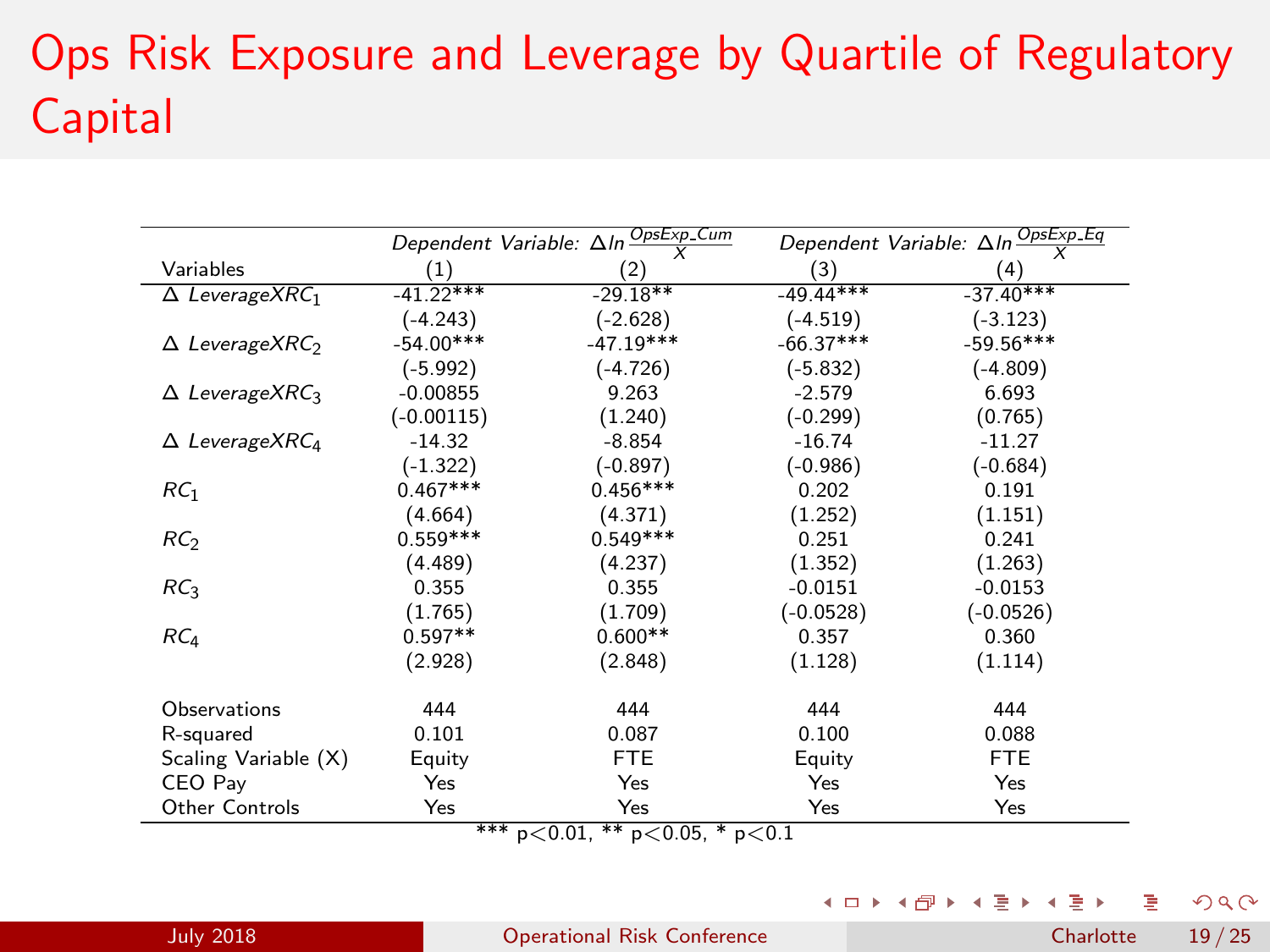#### Robustness - Placebo Test using Accounting Dates

|                      |                              |                        | Dependent Variable: $\Delta \ln \frac{OpsExp\_Acccounting}{V}$ |            |
|----------------------|------------------------------|------------------------|----------------------------------------------------------------|------------|
| Variables            | (1)                          | (2)                    | (3)                                                            | (4)        |
| $\Delta$ Leverage    | $-6.69$                      | 2.19                   |                                                                |            |
|                      | $(-0.605)$                   | (0.204)                |                                                                |            |
| $\Delta$ Tier1 Ratio |                              |                        | $-11.49$                                                       | $-7.77$    |
|                      |                              |                        | $(-1.308)$                                                     | $(-0.898)$ |
| $\triangle$ Size     | $0.13*$                      | $0.14**$               | $0.11*$                                                        | $0.13*$    |
|                      | (2.050)                      | (2.283)                | (1.839)                                                        | (2.144)    |
| Δ ROA                | 0.14                         | 0.14                   | 0.14                                                           | 0.14       |
|                      | (1.565)                      | (1.554)                | (1.608)                                                        | (1.648)    |
| $\Delta$ LoanShare   | 0.01                         | $-0.00$                | $-0.01$                                                        | $-0.01$    |
|                      | (0.174)                      | $(-0.005)$             | $(-0.126)$                                                     | $(-0.292)$ |
| $\triangle$ STDebt   | $-0.06$                      | $-0.06$                | $-0.06$                                                        | $-0.07$    |
|                      | $(-0.737)$                   | $(-0.702)$             | $(-0.792)$                                                     | $(-0.990)$ |
| △ DepositShare       | 0.10                         | 0.10                   | 0.10                                                           | 0.10       |
|                      | (0.899)                      | (0.961)                | (0.974)                                                        | (0.939)    |
| $\triangle$ GDP      | 0.15                         | 0.14                   | 0.14                                                           | 0.14       |
|                      | (1.676)                      | (1.644)                | (1.615)                                                        | (1.593)    |
| Constant             | $0.82*$                      | $0.81*$                | $0.81*$                                                        | 0.77       |
|                      | (1.868)                      | (1.794)                | (1.866)                                                        | (1.724)    |
|                      |                              |                        |                                                                |            |
| Observations         | 444                          | 444                    | 444                                                            | 444        |
| R-squared            | 0.057                        | 0.058                  | 0.059                                                          | 0.059      |
| Scaling Variable (X) | Equity                       | FTE                    | Equity                                                         | <b>FTE</b> |
| CEO Pay<br>ملوطة ملو | Yes<br>مال مال<br>$\sim$ $-$ | Yes<br>÷<br>$\sim$ $-$ | Yes<br>٠                                                       | Yes        |

\*\*\*  $p < 0.01$ , \*\*  $p < 0.05$ , \*  $p < 0.1$ 

J.

**4ロト 4母ト 4ミト** 

э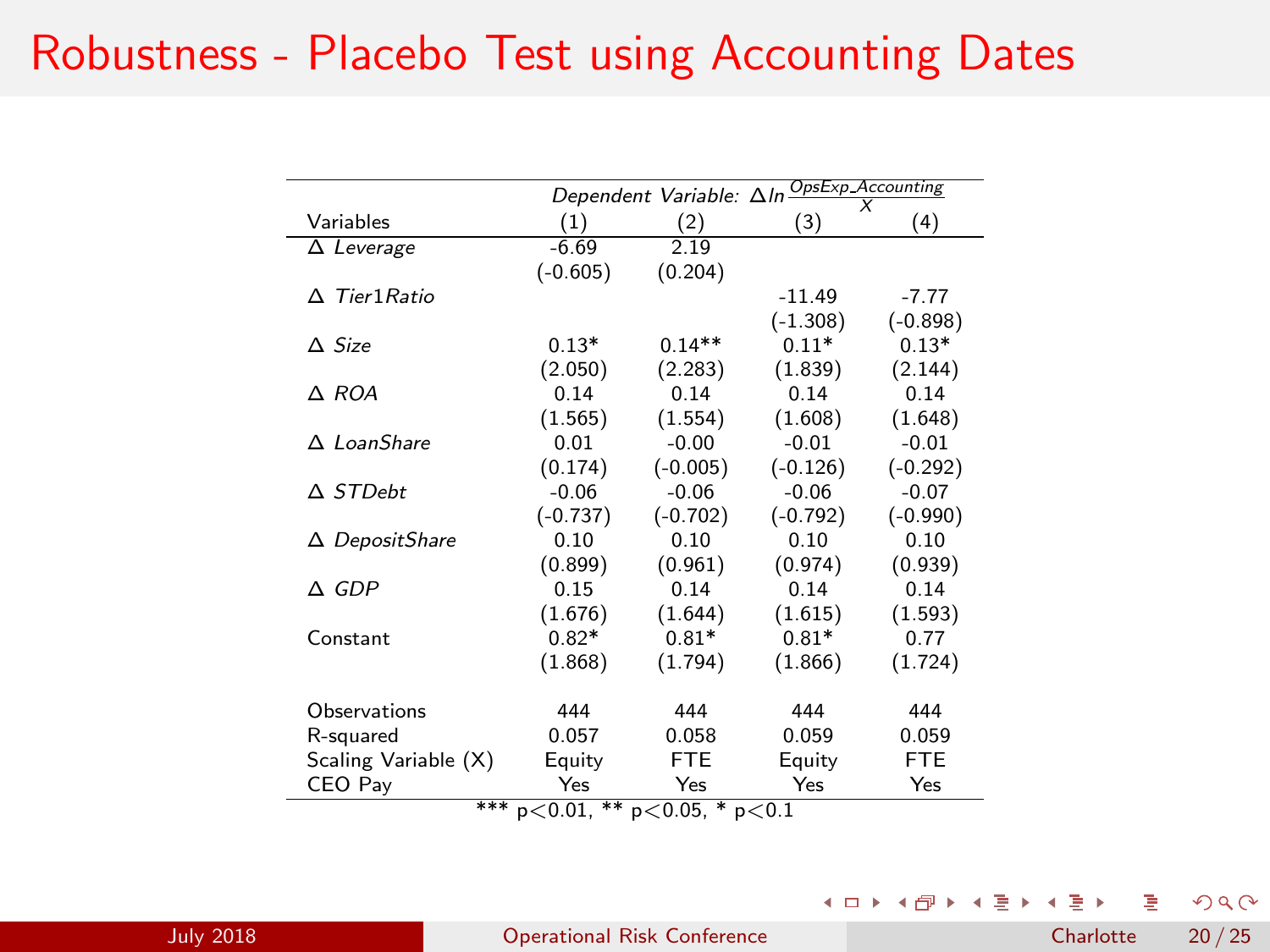#### Robustness - Duration of Operational Events

$$
Duration_{it} = \frac{\sum_{j=1}^{n} t_j \frac{OpsLoss_j}{(1+r)^{t_j}}}{\sum_{j=1}^{n} \frac{OpsLoss_j}{(1+r)^{t_j}}}
$$

| Variables                 | (1)        | (2)        | (3)        | (4)        |
|---------------------------|------------|------------|------------|------------|
| Leverage <sub>t – 1</sub> | $-24.98**$ |            | $-21.32**$ |            |
|                           | $(-2.253)$ |            | $(-2.393)$ |            |
| $Tier1Ratio_{t-1}$        |            | $-5.56$    |            | $-6.84$    |
|                           |            | $(-1.104)$ |            | $(-1.158)$ |
| $Size_{t-1}$              | 1.01       | 1.03       | 0.70       | 0.69       |
|                           | (1.150)    | (1.045)    | (0.748)    | (0.669)    |
| $ROA_{t-1}$               | 0.08       | 0.07       | 0.08       | 0.08       |
|                           | (1.356)    | (1.084)    | (1.383)    | (1.149)    |
| $L$ oan $Share_{t-1}$     | 0.07       | 0.12       | 0.32       | 0.32       |
|                           | (0.133)    | (0.180)    | (0.534)    | (0.458)    |
| $STDebt_{t-1}$            | $-0.30$    | $-0.10$    | $-0.19$    | $-0.04$    |
|                           | $(-0.786)$ | $(-0.280)$ | $(-0.679)$ | $(-0.134)$ |
| $DepositShare_{t-1}$      | 0.08       | 0.16       | 0.02       | 0.08       |
|                           | (0.568)    | (1.211)    | (0.100)    | (0.692)    |
| $GDP_{t-1}$               | 0.13       | 0.12       | 0.12       | 0.12       |
|                           | (1.712)    | (1.556)    | (1.588)    | (1.499)    |
| Constant                  | 9.38***    | $7.72**$   | $6.83***$  | $5.67**$   |
|                           | (4.259)    | (2.813)    | (3.157)    | (2.206)    |
|                           |            |            |            |            |
| Observations              | 445        | 445        | 445        | 445        |
| R-squared                 | 0.466      | 0.438      | 0.490      | 0.470      |
| CEO Pay                   | Yes        | Yes        | Yes        | Yes        |

\*\*\*  $p < 0.01$ , \*\*  $p < 0.05$ , \*  $p < 0.1$ 

July 2018 [Operational Risk Conference](#page-0-0) Charlotte 21 / 25

œ.

 $298$ 

**Kロト K回下** 

 $\rightarrow$ 

(2)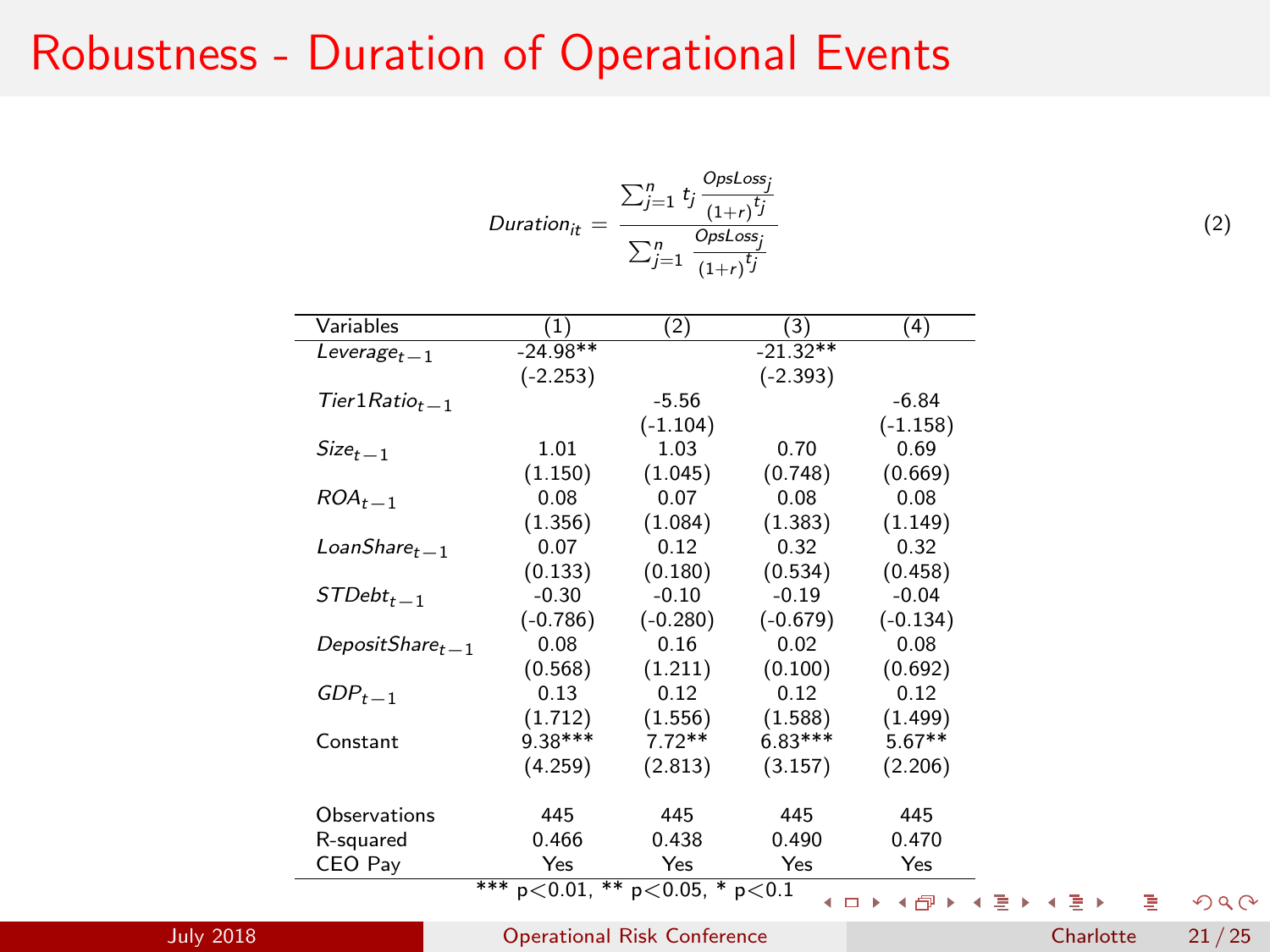- **•** Main finding:
	- Strong and robust negative relation between operational risk exposure and leverage
- **o** Interpretation:
	- Capital-constrained banks took on operational risk as a form a regulatory arbitrage

**K ロ ▶ K 何 ▶** 

 $\rightarrow$ GR 18  $QQ$ 

 $\leftarrow \equiv$   $\rightarrow$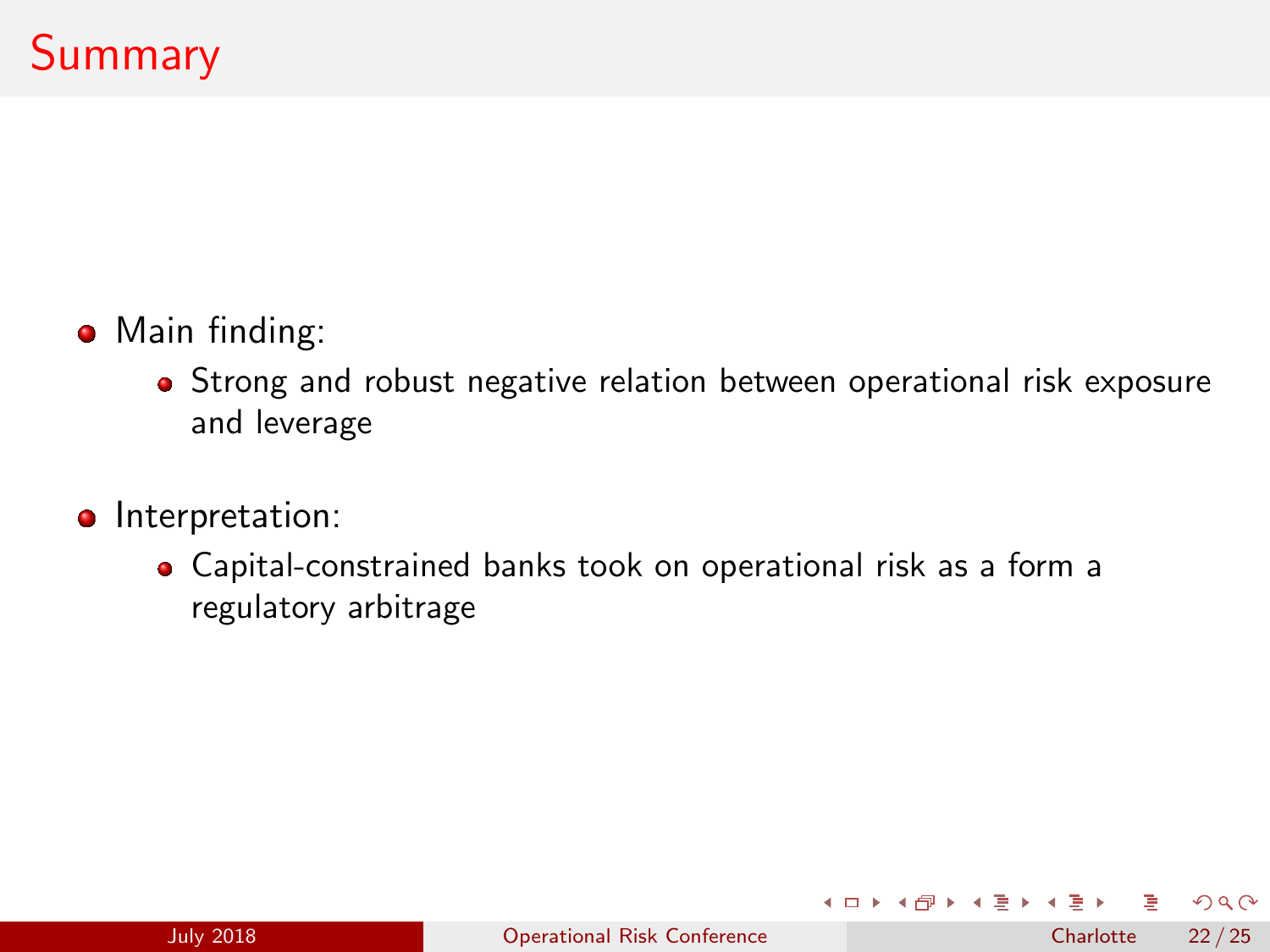#### References I

- <span id="page-22-2"></span>Acharya, V., Schnabl, P., & Suarez, G. 2013. Securitization without risk transfer. Journal of Financial Economics, 107, 515-536.
- <span id="page-22-4"></span>Acharya, V. V., Cooley, T., & Richardson, M. 2010. Manufacturing tail risk: A perspective on the financial crisis of 2007-2009. Now Publishers Inc.
- <span id="page-22-1"></span>Basak, S., & Buffa, A. M. 2016. A theory of operational risk. Available at SSRN 2737178.
- <span id="page-22-3"></span>Boyson, N. M., Fahlenbrach, R., & Stulz, R. M. 2016. Why don't all banks practice regulatory arbitrage? evidence from usage of trust-preferred securities. The Review of Financial Studies, 29(7), 1821. Retrieved from <+http://dx.doi.org/10.1093/rfs/hhw007> doi: 10.1093/rfs/hhw007
- <span id="page-22-0"></span>Chernobai, A., Jorion, P., & Yu, F. 2011. The determinants of operational risk in us financial institutions. Journal of Financial and Quantitative Analysis, 46(06), 1683–1725.

 $\Omega$ 

 $\left\{ \begin{array}{ccc} 1 & 0 & 0 \\ 0 & 1 & 0 \end{array} \right.$   $\left\{ \begin{array}{ccc} 0 & 0 & 0 \\ 0 & 0 & 0 \end{array} \right.$